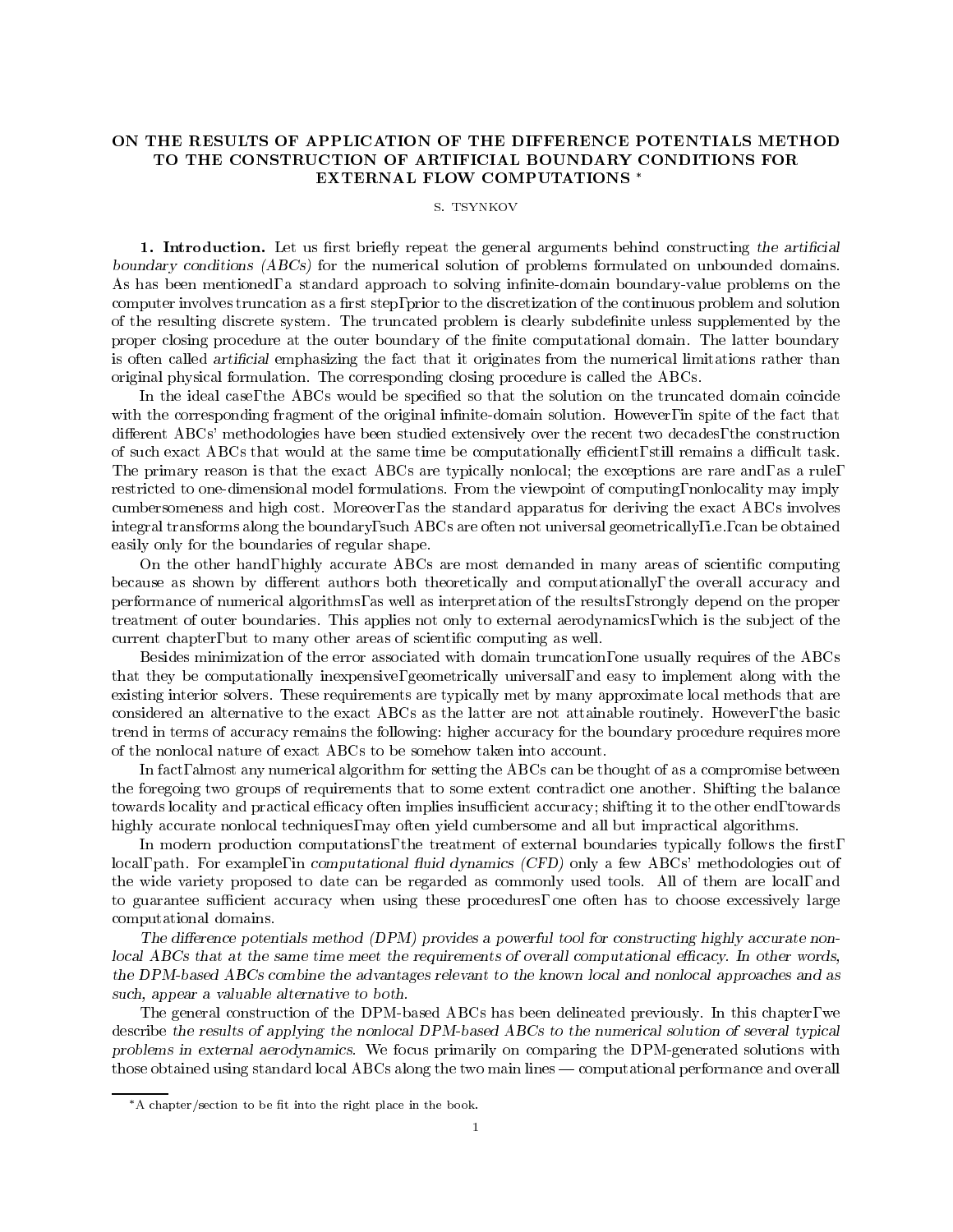accuracy. We concentrate less on addressing the specific details of implementation of the foregoing general DPM-based ABCs' methodology to the CFD setups that are pertinent to external flows. Some of the latter issues are nonetheless touched upon, for the rest we refer the reader to the original publications that we cite below. Neither do we discuss here (beyond the level of describing the standard methods against which the DPM results are compared) numerous other ABCs' methodologies that are available in the literature; for survey information we rather refer the reader to the recent review paper by Tsynkov [1].

### 2. Formulation of the Problem.

2.1. Physical Setup. We consider an unbounded steady-state flow of viscous fluid past a finite immersed configuration in two (see Section 3) or three (see Sections 4 and 5) space dimensions. The flow is assumed uniform at infinity. We primarily study the case of a compressible fluid, which is additionally assumed thermodynamically perfect; the free stream is always considered subsonic. We also derive the ABCs for the incompressible formulation, however these are used only for calculating low speed compressible flows rather than truly incompressible flows (see Sections 3 and 4). As the fluid is viscous and the size of the immersed configuration is finite, the flow limit at infinity is always the free stream. Besides the flows past closed bounded configurations we also study a flow over the configuration with jet exhaust, see Section 5. All aerodynamic setups that we analyze are typical for the applications that originate from aeronautics.

Generally, the near-field flow is governed by the full Navier-Stokes equations supplemented by the equation of state for the perfect gas. In many cases the full Navier-Stokes system can be simplied and reduced to the so-called thin-layer equations, which do not contain streamwise viscous derivatives. In our studies, we have used both systems of equations to construct the DPM-based ABCs for external flow computations. Moreover, for the most interesting case of turbulent flows a special mechanism that accounts for the turbulent phenomena in the near field has to be incorporated in the overall formulation. Typically, this is done by building turbulence models that supplement the original numerical integration scheme for the Navier-Stokes equations; we briefly discuss the models that we have used in Section 2.3, as well as later on in the sections devoted to computational results. Attention is also required to describing the turbulent phenomena in the far field (although there turbulence plays a lesser role); elementary approaches to the treatment turbulence in the far field are briefly discussed in Section 2.3 as well.

2.2. Far-Field Linearization. The first key step in obtaining the DPM-based ABCs is linearization of the governing flow equations in the far field. This is done by assuming that the flow perturbations caused by the immersed configuration are small far away from it. Thus, we can represent each component of the solution as a sum of a constant background value plus the corresponding small perturbation and subsequently rewrite the equations by retaining only the first-order terms with respect to the perturbations. This yields a system of linear partial differential equations with constant coefficients. As the actual flow quantities approach the corresponding far-field values at infinity, then the boundary condition for the perturbations governed by the foregoing linear system will be that they vanish at infinity.

For the purpose of constructing the ABCs the linearization is performed outside the finite computational domain, i.e., outside the external artificial boundary. Of course, we cannot say ahead of time whether or not the linearization is possible for a particular location of the articial boundary, i.e., for a particular distance between the immersed body and outer boundary of the computational domain. Therefore, the validity of the far-field linearization is always verified by a posteriori numerical checks.

Let us also note that in the two-dimensional case some of the nonlinear terms may formally have to be kept in the equations; in the simple inviscid setting if we additionally assume the existence of the velocity potential this leads to the nonlinear Karman-Guderley equation as opposed to the linear Prandtl-Glauert equation. However, this effect manifests itself primarily in the transonic limit, i.e., when the Mach number approaches the value one. We, in our two-dimensional computations, have always used a linear far-field model only, and experimentally corroborated that it was quite appropriate at least for the Mach numbers sufficiently distant from one, see Section 3. Moreover, the situation in three dimensions is entirely different. A simple asymptotic analysis of the three-dimensional Karman-Guderley equation shows (see [2]) that the nonlinear transonic corrections are not needed in the far field even if the Mach number is close to one. This is, of course, in agreement with the well known result that the three-dimensional far field is always linear (see, e.g.,  $[3]$ ).

Finally, we should mention that in the case of the flow with jet exhaust, the linearization against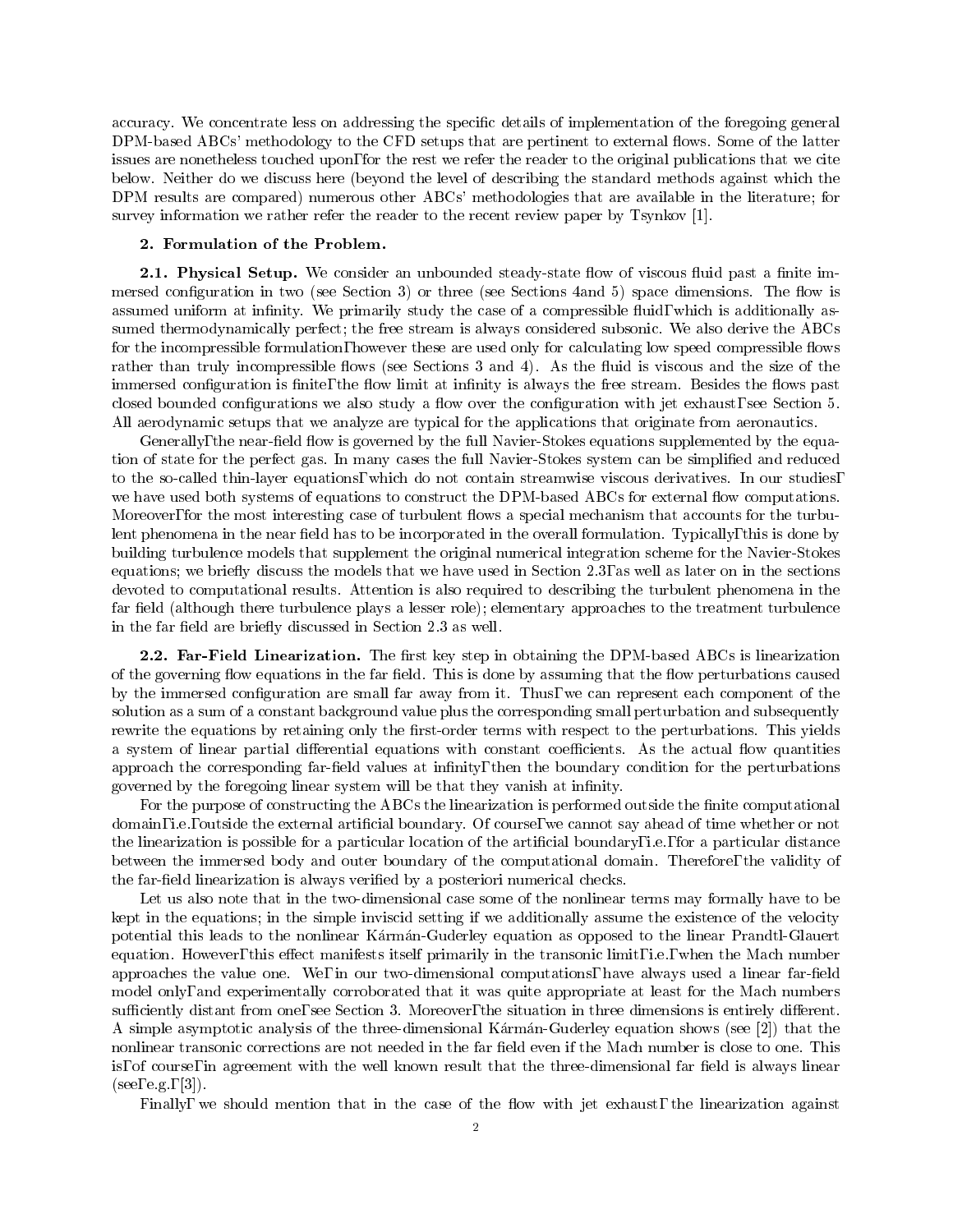constant free-stream background obviously cannot be valid in the vicinity of the jet because jet parameters may differ substantially from those of the free stream. In this case, the ABCs actually combine two different methodologies — one for the relatively small jet area and another one for the rest of the artificial boundary; the combined technique is discussed in Section 5.

**2.3. Numerical Setup.** Having linearized the flow in the far field, we arrive at a combined problem  $$ original nonlinear inside the computational domain, and linear outside it. This problem is still formulated on an unbounded domain. However, linearity allows us to apply the DPM and equivalently replace the entire infinite exterior portion of the combined problem by the corresponding operator relations at the artificial boundary. These relations that contain a generalized difference boundary projection operator, will provide the ABCs for the interior problem solved on the finite computational domain.

The aforementioned interior problem is typically discretized and solved on the grid generated around the immersed body. The grids used for modern CFD applications are often very complex; besides the boundary-fitting capability they, as a rule, include multiple blocks. In our studies we did not consider very sophisticated configurations and accordingly, too complex grids. We have used curvilinear C-type grids for two-dimensional airfoil flows (see Section 3), one-block C-O-type grids around a three-dimensional wing (see Section 4), and two-block C-O,  $H$ -O-type point-matched grid for calculating the flow around a slender body with jet exhaust (see Section 5).

In two dimensions, we used a NASA-developed code FLOMG by Swanson and Turkel, see  $[4–6]$ , to integrate the flow equations on the grid inside the computational domain. In three dimensions, we used another NASA-developed code, TLNS3D by Vatsa, et al. [7, 8], which is similar to FLOMG but tailored for the three-dimensional congurations. The two-dimensional code FLOMG is capable of integrating both the full Navier-Stokes equations, as well as the thin layer equations, the three-dimensional code TLNS3D is designed specifically for the thin layer equations. Both codes are based on the central-difference finite-volume discretization in space with the first- and third-order artificial dissipation. Pseudo-time iterations are used for obtaining the steady-state solution; the integration in time is done by the five-stage Runge-Kutta algorithm (with Courant's number calculated locally in most cases) supplemented by the residual smoothing. For the purpose of accelerating the convergence, the multigrid methodology is implemented. In our two-dimensional computations we employed W-cycles with up to five nested grid levels; in the three-dimensional case we employed three nested grid levels with V-cycles, the three-level V-cycle algorithm was, in fact, a final stage of the full multigrid (FMG) procedure. In addition, the preconditioning technique of [9] was incorporated to allow for the calculation of low speed flows (incompressible limit), as well as to generally improve the convergence to steady state.

It has been mentioned that for simulating turbulent flows special turbulence models need to be used. Both codes FLOMG and TLNS3D have several different turbulence models incorporated. Depending on the particular flow case, we have used either the well known algebraic Baldwin-Lomax model, which is based on the concept of mixing length (fully attached flows), or more sophisticated Menter's model [10], which uses two additional differential equations for turbulence-related quantities (flows with separation and following reattachment). In the far field, we use a simpler approach based on the Boussinesq's concept of effective viscosity (see, e.g.,  $[12]$ ). The idea is to qualitatively describe the turbulent flow, i.e., the process of turbulent mixing, as a laminar flow of model fluid having some new effective "turbulent" viscosity, which is typically much larger than the corresponding molecular viscosity. The corresponding effective Reynolds number then enters the linearized far-field flow equations. This treatment, of course, cannot be very accurate, but it has been experimentally found sufficient for the purpose of constructing the far-field ABCs. The corresponding derivations vary for the cases of airfoil/wing flows and flows with propulsive jets, details can be found in the original publications cited below.

The standard treatment of external boundary in both FLOMG and TLNS3D is local. It is based on quasione-dimensional interpretation of the equations near the articial boundary and subsequent analysis of characteristics (with pseudo-time), which allows one to determine what quantities propagate from inside the computational domain outwards, and what quantities rather propagate inwards. In two dimensions, these local boundary conditions may or may not be supplemented by the point-vortex correction [11], which is a lift-based treatment that uses the leading circulation-driven term in the far-field asymptotic expansion for the velocity potential.

The DPM-based nonlocal ABCs (see Section 2.4) are implemented only on the finest level of the foregoing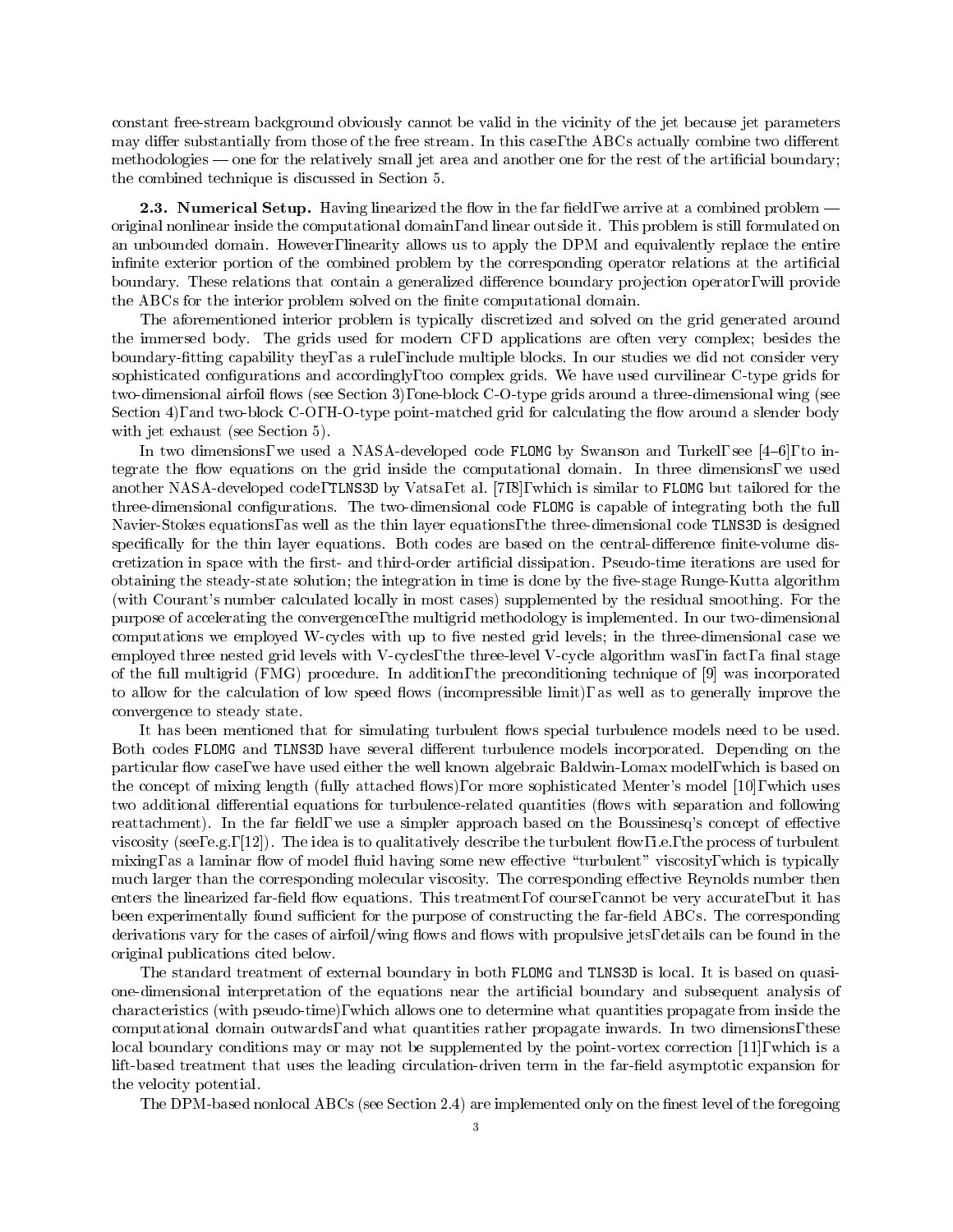multigrid sequence (W-cycle for 2D and V-cycle for 3D) and only in the final FMG stage (if FMG is employed); the boundary data for coarser grid levels are provided by the coarsening procedure. In three dimensions, to further reduce the computational overhead associated with the ABCs we implement the DPM-based boundary conditions only on the first and last Runge-Kutta stages, which has been shown to make very little difference compared to the implementation on all five stages; the boundary data for the three intermediate stages are provided from the DPM-based ABCs on the first stage. The results obtained using global DPM-based ABCs are compared in Sections 3, 4, and 5 against those obtained with the help of the aforementioned standard local boundary conditions. As will be seen, the DPM-based ABCs clearly outperform the standard ones from the standpoints of accuracy, multigrid convergence rate, and overall robustness.

2.4. Nonlocal DPM-based ABCs. As has been demonstrated, the DPM-based ABCs are nonlocal relations obtained with the help of the generalized difference boundary projections. In the particular case of ABCs for external flow problems, boundary projections are constructed at the external boundary of the computational domain for the linearized far-field flow equations. The boundary equation with projection equivalently replaces the entire linear exterior problem. To calculate the action of the projection, one needs to solve the so-called auxiliary problem (AP). A convenient AP for external flows (as well as for many other settings) involves periodization in all spatial directions except one. The exceptional direction in which the periodization is not performed is stream-wise; in 2D periodization is performed in the cross-stream direction (Section 3), and in 3D it is performed in both cross-stream and span-wise directions (Section 4). The reasons for introducing periodization, as well as the notion of successively more accurate approximations to a non-periodic solution by periodic ones on a finite fixed subdomain when the period increases, have been delineated previously.

Technically, the DPM-based ABCs reduce to a matrix-vector relation that connects the values of the solution on the penultimate and outermost coordinate surfaces of the interior grid. This additional relation makes the overall discrete system inside the computational domain closed; otherwise it would have had less equations than unknowns because the stencil of the (central-difference) interior scheme, which is three node wide in each direction, obviously cannot be applied to any outermost node. The data on the penultimate grid surface are assumed known, they form a vector which is then operated on by a special operator obtained via the implementation of the generalized boundary pro jection. This yields the solution vector on the outermost grid surface, i.e., in the ghost nodes. Several slightly different versions of constructing the aforementioned operator are delineated in the original publications (see Section 2.5). In fact, this operator does not necessarily have to be obtained explicitly in the form of a matrix, it is sufficient to be able to calculate the result of its action on a given vector, which may be a cheaper strategy in many cases. As has already been mentioned in the end of Section 2.3, the DPM-based ABCs (in the form of a matrix-vector relation) are included into the iterative scheme used inside the computational domain. In the course of iterations, this matrix-vector relation is needed for updating the values of the solution at the outer boundary so that the residuals on the next step can then be evaluated. The DPM-based ABCs appear easy to combine with a given interior solver (this is corroborated by the experience with both FLOMG and TLNS3D) because this merely amounts to replacing the subroutine, which is responsible for updating the outer boundary.

The AP for calculating the projections is formulated on a rectangular domain using a Cartesian grid. Accordingly, the projection operates on the functions defined on the grid boundary  $-$  a special fringe of nodes of the Cartesian grid that is located near and straddles the actual articial boundary. The latter may have a rather complex shape, which presents no limitation for the implementation of the DPM, it only requires some interpolations. The AP is solved by the separation of variables. Periodicity in the crossstream (and span-wise) direction(s) suggests the use of the discrete Fourier transform. In the case of nonuniform grids in these directions, the corresponding non-unitary transform is employed (the eigenvectors are calculated numerically). The resulting collection of one-dimensional systems (with the stream-wise coordinate as independent variable) is solved using either the technique of [13], which can be considered a modication of Godunov's orthogonal successive substitution, or simply by the eigenvectors' expansion. The boundary conditions for each of these one-dimensional systems represent a proper mode selection that would guarantee the decay of the solution at innity.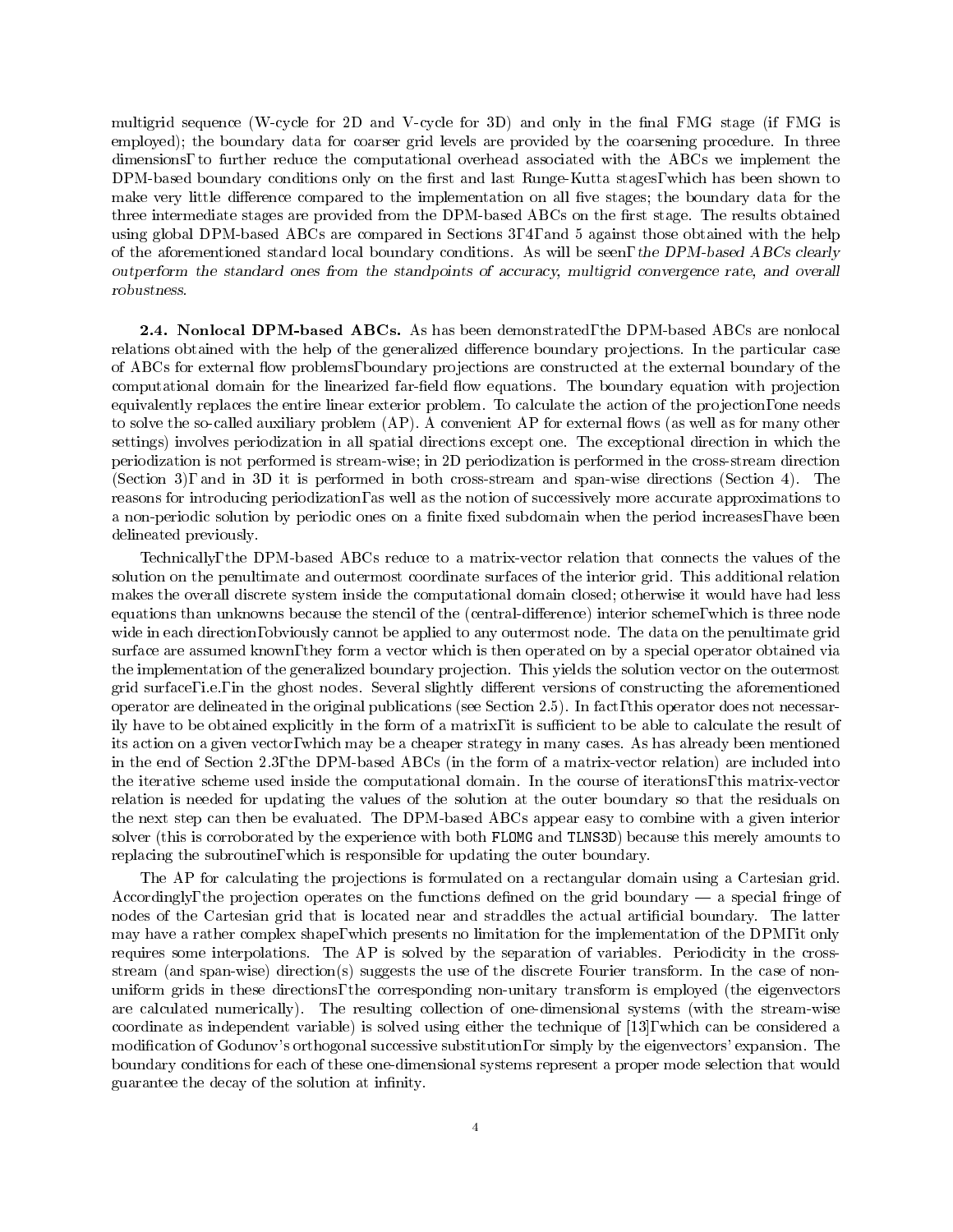2.5. Brief Literature Review. The construction of the DPM-based ABCs, as well as the corresponding numerical results, have been reported in a series of papers. In [14], we describe the foundations of the DPM-based approach to setting the ABCs for computation of two-dimensional external viscous flows (Navier-Stokes equations). In [15], this approach is implemented along with the code FLOMG; work [15] also reports computational results for several cases of subsonic and transonic laminar flows over single-element airfoils. In [16], the results of subsequent numerical experiments are shown, which include turbulent airfoil flows, and the effective viscosity approach to the approximate treatment of turbulence in the far field is introduced. Our work [13] delineates the algorithm for solving one-dimensional systems of ordinary difference equations that arise when calculating the generalized difference potentials and projections. In  $[17]$ , the area of applications for the DPM-based ABCs is extended by analyzing two-dimensional flows that oscillate in time; work [17] also provides some solvability results for the linearized thin-layer equations used for constructing the ABCs. In [18], we present a general survey of the DPM-based methodology as applied to solving external problems in CFD, including parallel implementation of the algorithm, combined implementation of nonlocal ABCs with multigrid, and entry-wise interpolation of the matrices of boundary operators with respect to the Mach number and angle of attack. Additionally, in [18] one can find some new theoretical results on the computation of generalized potentials, which involve a new concept of the so-called systems of simple structure, and some numerical results for various airfoil flows: laminar and turbulent, transonic and subsonic, including low speed two-dimensional flows.

The next natural objective after constructing the two-dimensional algorithm is the analysis of threedimensional steady-state flows. This case is undoubtedly the one most demanded by the current practice in CFD. References [19, 20] outline the basic elements of the DPM-based ABCs for steady-state viscous flows around wing-shaped configurations and show some preliminary numerical results for the subsonic regime. Work [21] further develops the three-dimensional DPM-based algorithm and presents some computational results for transonic flows. In all cases (see  $[20, 21]$ ), the DPM-based ABCs allow one to greatly reduce the size of the computational domain (compared to the standard local boundary conditions) while still maintaining high accuracy of the numerical solution. This actually means the overall increase of accuracy due to the improved treatment of the artificial boundary; it also implies a substantial economy of the computer resources. Moreover, the DPM-based ABCs may provide for a noticeable speedup (up to a factor of three) of the convergence of multigrid iterations.

Work [2] systematically describes the three-dimensional DPM-based ABCs for calculating compressible viscous flows around wings. It addresses theoretical foundations of the approach, discusses numerical algorithm at a fair extent of detail, and demonstrates computational results for different flow regimes, including a low speed flow and a flow with the shock-induced separation. Numerical results for the DPM-based ABCs are compared with those obtained with the standard local method. Work [22] throughly describes the phenomenon of multigrid convergence speedup, which is consistently observed when global external ABCs are implemented along with a multigrid solver. Finally, in our work [23] we incorporate a new and essentially different physical element into the formulation of the problem; namely, we consider external flows around configurations with jet exhaust. Including this type of flow phenomena into the range of admissible formulations for the DPM-based methodology substantially enlarges its scope of capabilities. Moreover, as different flows with jets are frequently encountered in aerospace applications, the possibility of computing external aerodynamics more efficiently with jet exhaust phenomena taken into account is important for both conguration analysis and design.

A review paper by Tsynkov [1] provides a comprehensive survey and comparative assessment of different ABCs' methodologies published in the literature, this includes different physical formulations and different numerical techniques, and in particular, implementations of the DPM to the problems other than external

#### 3. Two-Dimensional Flows Around Airfoils.

**3.1. Computational Setup in Two Dimensions.** A typical geometric setup for external flow problems in two space dimensions is shown on Figure 3.1. We are calculating the flow past an airfoil; the free stream is aligned with the positive  $x$  direction. The flow equations are integrated on a C-type curvilinear grid, which actually forms the computational domain  $D_{\text{in}}$ . The penultimate coordinate row of this grid is denoted , , and the outermost coordinate row is denoted ,  $_1$ , see Figure 3.1. The DPM-based ABCs con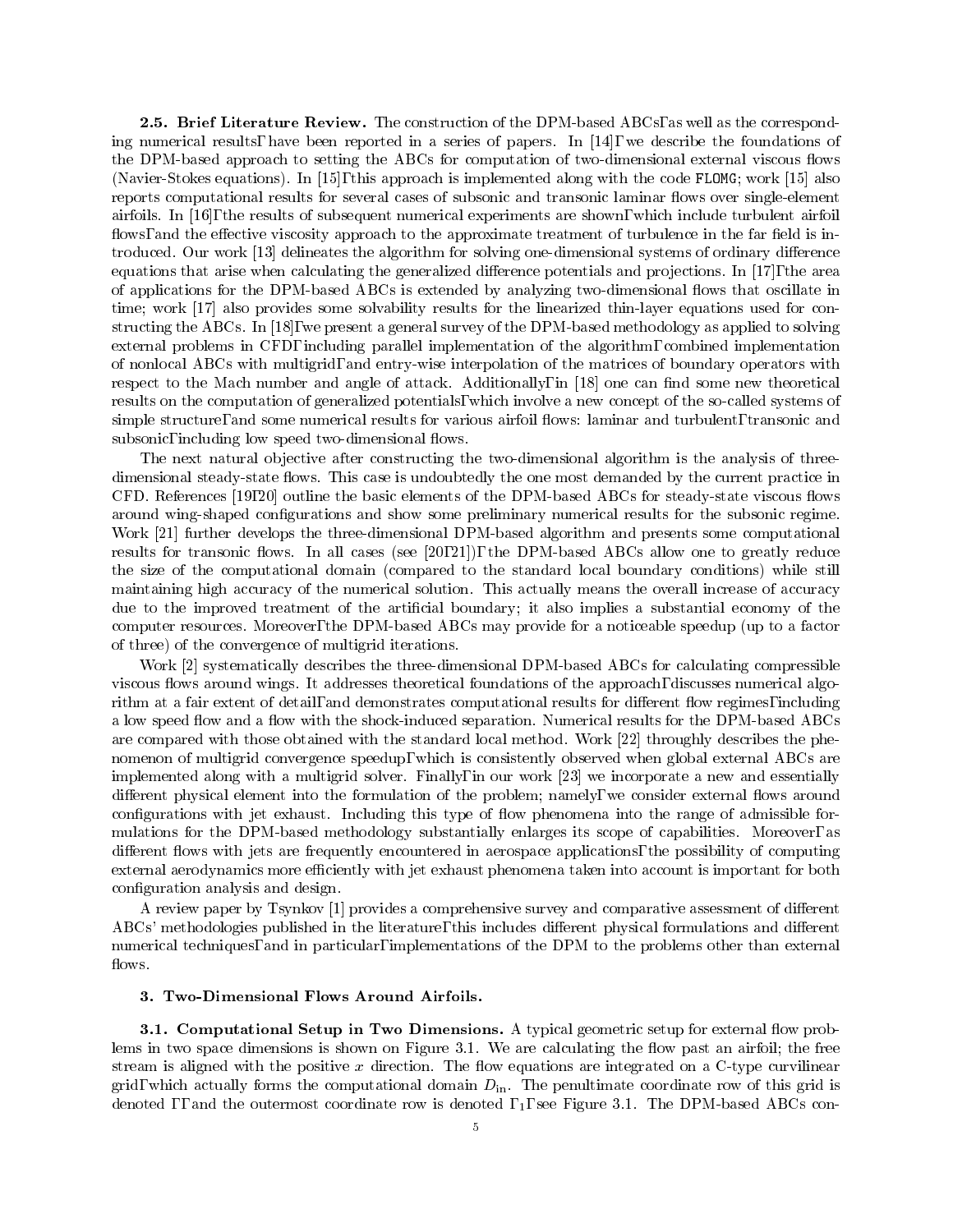nect the values of the solution at, and,  $_1$  thus providing for a closure to the discrete system inside  $D_{\text{in}}$ . Otherwise, as has been mentioned, the discrete system inside  $D_{\text{in}}$  would have lacked equations compared to unknowns because the stencil of the interior scheme cannot be applied to the outermost nodes on  $, 1$ .



FIG. 3.1. Configuration of domains for two-dimensional flows.

Using the general setup shown on Figure 3.1, we have calculated several compressible viscous flows around the airfoils NACA0012 and RAE2822. The investigated regimes include laminar and turbulent flows. subsonic and transonic flows, as well as low Mach number flows. We have been able to demonstrate that compared to the standard local external boundary conditions (characteristics' analysis supplemented by the point-vortex treatment, see Section 2.3) the DPM-based ABCs provide for a better accuracy and faster multigrid convergence rate, and also improve the overall robustness of the algorithm.

3.2. Multigrid Convergence Speedup. One of the most important aspects of implementation of any ABCs is the influence that the boundary conditions exert on the convergence to steady state. Our numerical experiments for both two space dimensions (see [15, 16, 18] and this section) and three space dimensions (see [2, 21] and Section 4) show that the nonlocal DPM-based ABCs can substantially speed up the multigrid convergence compared to the standard characteristics-based boundary conditions.

This positive influence on the convergence rate is, however, not a case general occurrence. Apparently, convergence speedup occurs only when the interior iterative solver involves multigrid. Otherwise, the nonlocal highly accurate ABCs either do not influence the convergence at all or may even slow it down. Observations of this kind have, in particular, been reported by Ferm in the series of papers  $[24–26]$ ; the corresponding ABCs are constructed for regular boundaries using the separation of variables and appropriate mode selection. To accelerate the convergence of non-augmented pseudo-time iterations with nonlocal boundary conditions,

The governing flow equations are linearized outside , i.e., on the exterior domain  $D_{\text{ex}}$ . The auxiliary problem for the linearized flow equations that is needed to calculate the generalized boundary projection, is formulated and solved on the rectangular domain  $D_Y = [0, \Lambda] \times [-Y/2, Y/2],$  which fully contains  $, 1$ . The discrete AP employs an  $(x, y)$  Cartesian grid; we reiterate that the implementation of the DPM requires no boundary-fitting. The formulation of the AP involves periodization in the cross-stream direction  $y$ , the value of the period <sup>Y</sup> may actually vary while the size of the computational domain  $D_{\text{in}}$  remains fixed. The resulting DPM-based ABCs appear global, this means that the solution value at every node of  $, 1$  depends, generally speaking, on the values at all nodes of,. We emphasize the the nonlocal nature of the DPM-based ABCs is essential, the boundary conditions are obtained "as a whole," for example, they do not require distinguishing between the in flow and outflow portions of the artificial boundary ahead of time. This distinction is, in a sense, automatic and built-in into the methodology. On Figure 3.1, we put the "inflow" and "outflow" marks only to identify the predominant flow direction.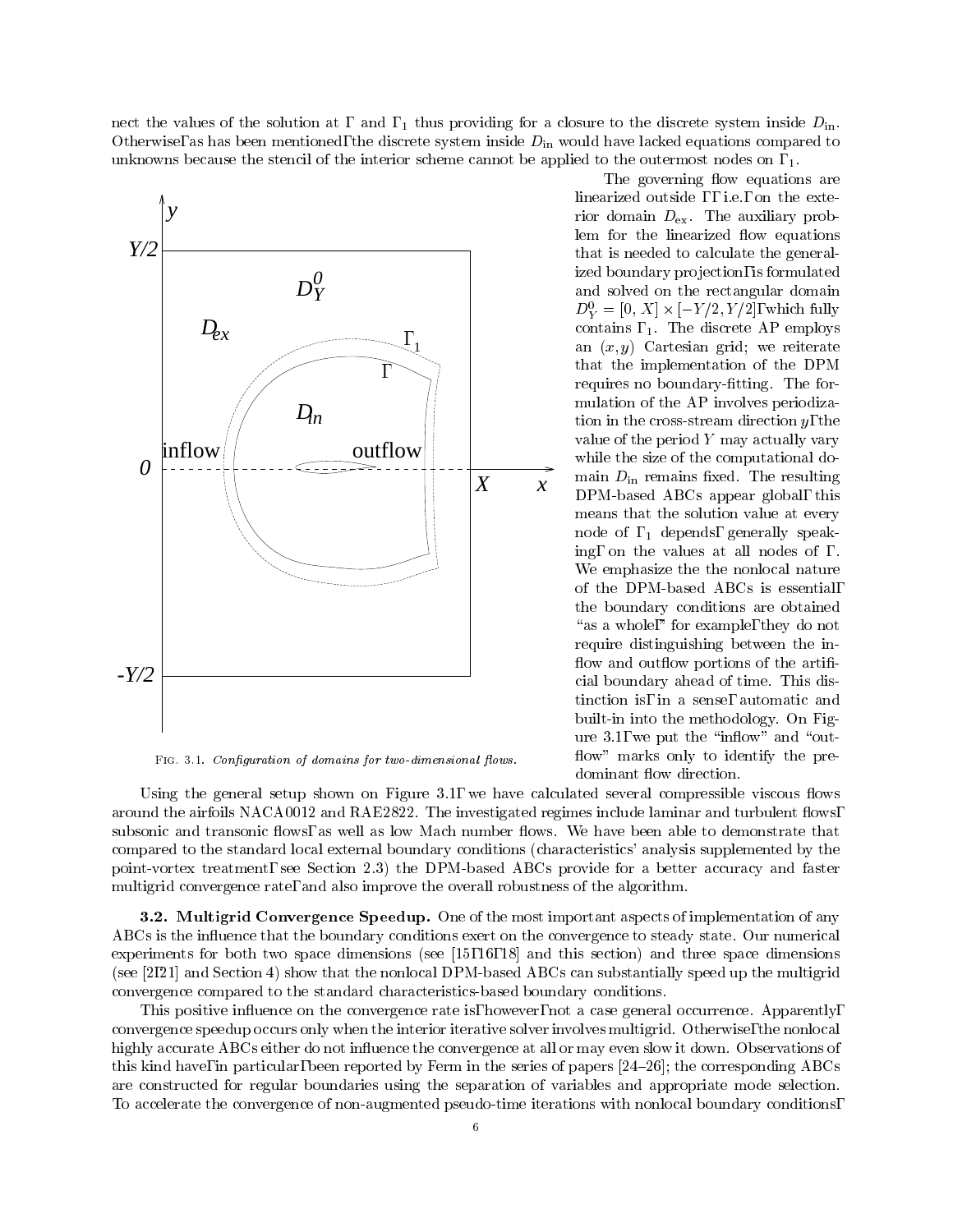Ferm employs the technique by Engquist and Halpern [27], which allows him to make the convergence at least as fast as it is for the simplest locally-one-dimensional non-reflecting boundary conditions that are based on the analysis of characteristics. On the other hand, when nonlocal exact ABCs are implemented along with a multigrid flow solver, they no longer slow down the convergence and, therefore, no longer require special acceleration procedures.

As mentioned above, when the DPM-based ABCs are combined with the multigrid algorithm FLOMG (see  $[4–6]$ ), they are capable of even speeding up the convergence to steady state compared to the standard boundary conditions. We reproduce in this section several plots from [15, 18] that represent convergence histories for different subsonic and transonic laminar flows around the airfoil NACA0012. In the captions to all figures hereafter,  $M_0$  denotes the free-stream Mach number,  $\alpha$  denotes the angle of attack, and Re denotes the molecular Reynolds number.



 $F$ ig. 3.2. Convergence history for a laminar flow around NACA0012,  $M_0 = 0.65$ ,  $\alpha = 2^{\circ}$ ,  $\kappa e = 400$ , log{residual} of the continuity equation versus number of multigrid cycles. Grid dimension  $d$  and  $d$  and  $d$  dimension  $d$  and  $d$  dimension  $d$  dimension  $d$  dimension  $d$  dimension  $d$  dimension  $d$  dimension  $d$  dimension  $d$  dimension  $d$ 



 $\Gamma$ ig. 5.3. Convergence histories for laminar flows around  $NACAVO1Z$ ,  $M_0 = 0.63$ ,  $\alpha = 2^\circ$ , log(residual) of the continuity equation versus number of multigrid cycles. Grid dimension 256 - 64.

From Figures 3.2 and 3.3 one can easily see that the use of the DPM-based ABCs may cause the increase of the multigrid convergence rate by up to a factor of three depending on the specific variant of computations. Note, the subcritical (i.e., fully subsonic) laminar cases that correspond to Figures 3.2 and 3.3 have been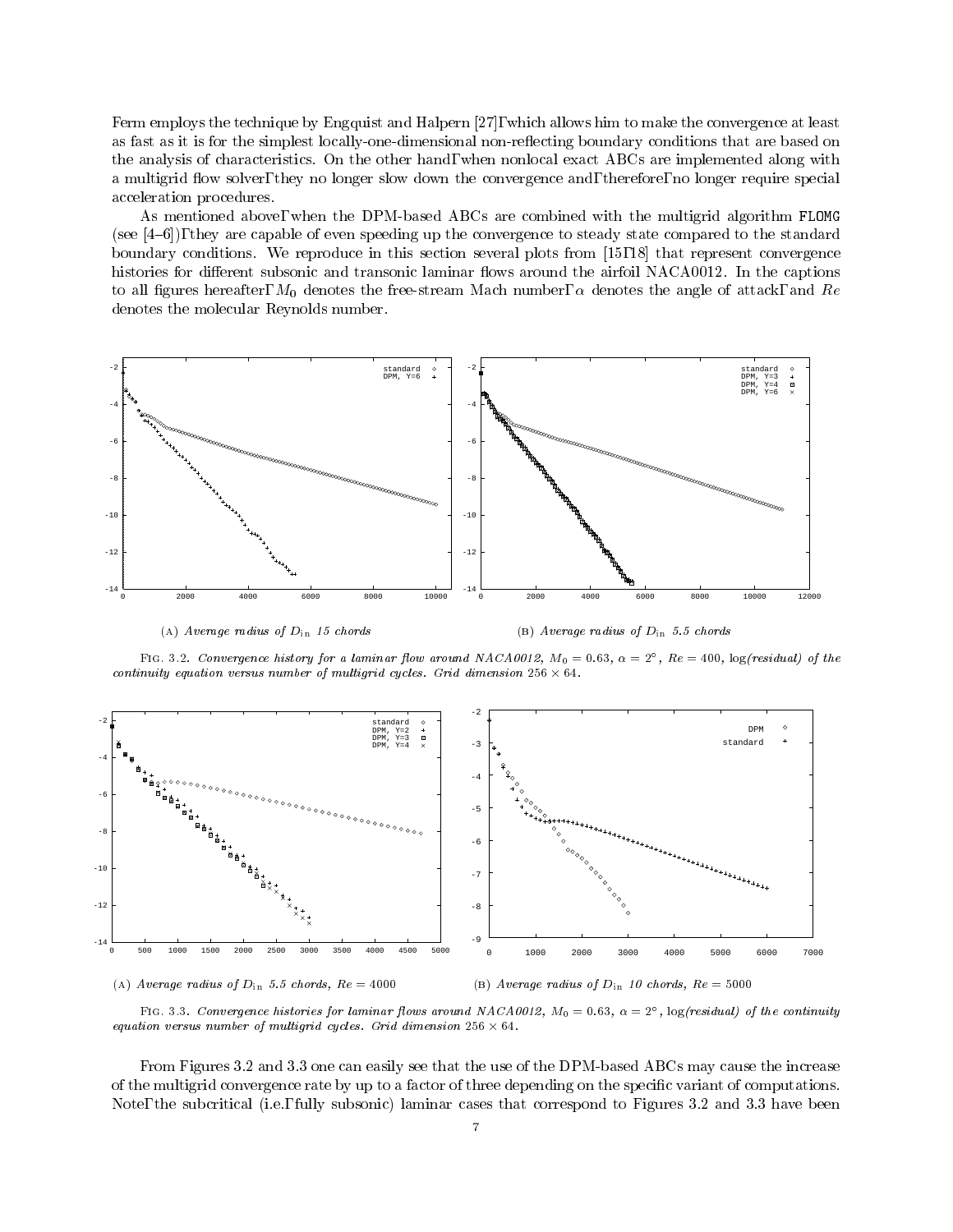computed on the grids with low stretching ratios because near the airfoil surface those grids could be chosen relatively coarse. As a result, we have used global rather than local time step. In this respect, one can say that Figures 3.2 and 3.3 demonstrate the influence exerted by the DPM-based ABCs on a "pure" multigrid procedure (augmented only by the residual smoothing).

For the case of two-dimensional turbulent flows that are computed on the grids with much higher stretching ratios and with local time step, we have not been able to obtain as drastic convergence speedup as for the foregoing laminar cases. Convergence histories for two different two-dimensional transonic turbulent cases are presented in Figure 3.4. We however, mention, that for many three-dimensional transonic turbulent cases, the DPM-based ABCs have been able to produce the increase of the convergence rate about as big as shown above for the two-dimensional laminar flows. The corresponding results are reported in  $[2, 21]$  and will also be discussed in Section 4.



(A) Normal grid size near the airfoil  $10^{-4}$ (b) Normal grid size near the airfoil  $10^{-5}$ 

FIG. 3.4. Convergence history for a turbulent flow around  $RABZ \delta ZZ$ ,  $M_0 = 0.73$ ,  $\alpha = 2.79^\circ$ ,  $Re = 0.5^\circ$  10°, 10g/residual) of the continuity equation versus number of multigrid cycles. Grid dimension 256 - 64, average radius of Din 11 chords.

Returning to Figures 3.2 and 3.3, we see that the convergence rates for two different types of ABCs are the same on the initial stage of the iteration process; then, for the DPM-based ABCs the convergence rate remains the same all the time and for the standard boundary conditions it drastically decreases. Therefore, it would be reasonable to assume that the ABCs start to actually in
uence the convergence only after the numerical perturbations caused by the immersed body reach the external boundary. In other words, the DPM-based ABCs become most effective from the standpoint of convergence acceleration on the so-called asymptotic stage of the multigrid. The similar type of behavior can be observed for the three-dimensional computations as well (see Section 4).

We, however, acknowledge that although the acceleration of multigrid convergence provided by the DPM-based ABCs is very important for applications, the mechanism of interaction of the nonlocal DPMbased ABCs with multigrid may require an additional study. Work [22] provides a systematic description of experimental observations available to date, but in fact neither a rigorous mathematical explanation of the convergence speedup nor definite experimental conclusion of why and when it happens has been given yet. For our two- and three-dimensional computations, we have used different multigrid strategies (W- and V-cycles, respectively). Moreover, all three-dimensional cases have been computed using local time step. The corresponding results are also different. Whereas for two-dimensional transonic turbulent flows we did not see much of an increase in the convergence rate, in three dimensions the strongest speedup occurs just for these cases (turbulent transonic, see work [2,21] and also Section 4). At the same time, the convergence rates for subsonic turbulent flows in three space dimensions are the same for the ABCs of different types  $[2, 21]$ . As for the laminar flows, the experiments have only been conducted in two space dimensions.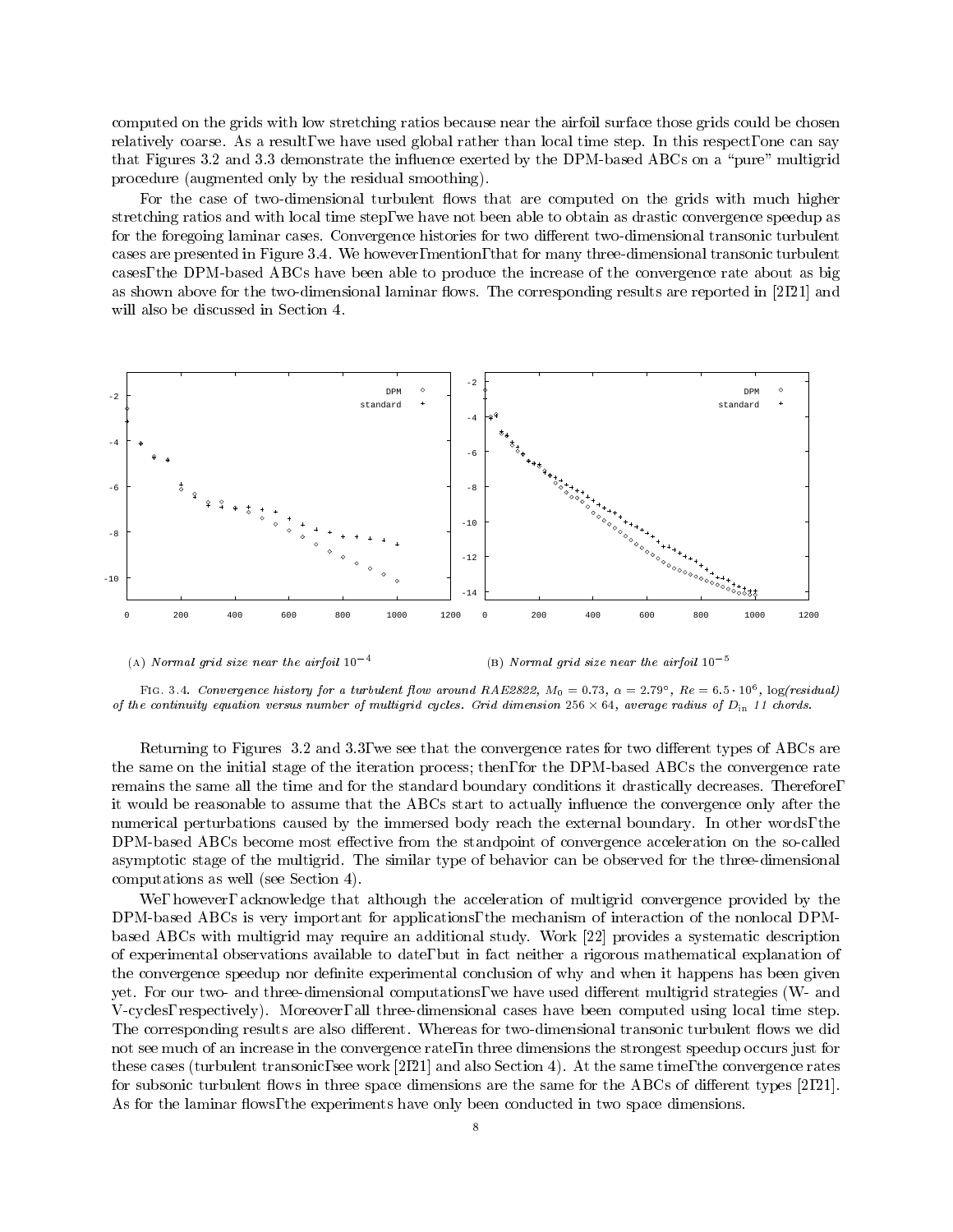Analyzing the influence that nonlocal boundary conditions may exert on the convergence of multigrid iterations, we should also note that many modern multigrid solvers are not optimal themselves. A massive effort is currently underway towards constructing the new finite-difference schemes, for which the convergence characteristics of multigrid methods would substantially improve. In [28], Ta'asan devised an essentially optimal multigrid solver for the Euler equations in subsonic regime. Due to the separate treatment of the elliptic and advection parts of the system, this approach allows one to achieve in subsonic regime the convergence rates similar to those that can be obtained when solving the full potential equation. Sidilkover, et al. in [29–33] proposed a family of the so-called genuinely multidimensional high-resolution factorizable schemes. Among other attractive features, these schemes separate the elliptic and advection parts of the governing equations in the original primitive variables on the discrete level and thus facilitate the construction of optimally convergent multigrid algorithms that apply to the entire range of Mach numbers (from almost incompressible to transonic flows). An initial approach to the construction and combined implementation of nonlocal highly-accurate ABCs with the new multigrid flow solvers of type [29–33] is reported in the forthcoming paper [34].



FIG. 3.5. Illustration to the improved overall robustness through the use of global DPM-based ABCs. Convergence histories for a laminar and turbulent airfoil flows,  $log(residual)$  of the continuity equation versus number of multigrid cycles.

Finally, we should mention that the DPM-based ABCs generally improve the robustness of the entire numerical procedure. In conducting our computational experiments [15, 16, 18], we have noticed that sometimes the multigrid iterations of FLOMG supplemented by the standard characteristics-based boundary conditions simply fail to converge, which never happens if these standard ABCs are replaced by the nonlocal DPM-based boundary conditions. In Figure 3.5, we show convergence histories for some of the corresponding computations. A similar phenomenon has been observed in three dimensions as well, see [2] and Section 4.

3.3. Accuracy. Another most important outcome of using the DPM-based ABCs is the substantial increase of solution accuracy that these boundary conditions provide for when computing the external viscous flows. In this section, we compare some numerical results obtained on the basis of the DPM-based boundary conditions for a certain transonic turbulent flow around the airfoil RAE2822 with the results obtained for the same flow regime on the basis of the standard characteristics-based local ABCs enhanced by the pointvortex correction [11]. In Table 3.1, we present the results for the complete grids, 640  $\sim$  128, 608  $\sim$ 600 - 104 nodes, that correspond to the computational domains of the average radii of 50, 8, and 2.5 chords of the airfoil, respectively. It is important that each subsequent (smaller) grid is obtained here by cutting off several external coordinate lines of the preceding (larger) grid. This is done in order to completely avoid any possible influence that the change of the grid near the airfoil surface may exert on the solution.

From Table 3.1 one can see that the corresponding "asymptotic" values of the force coefficients (lift  $C_l$ , wave drag  $C_d$ , total drag  $C_D$ ), i.e., the values obtained for the large (50 chords) computational domain, are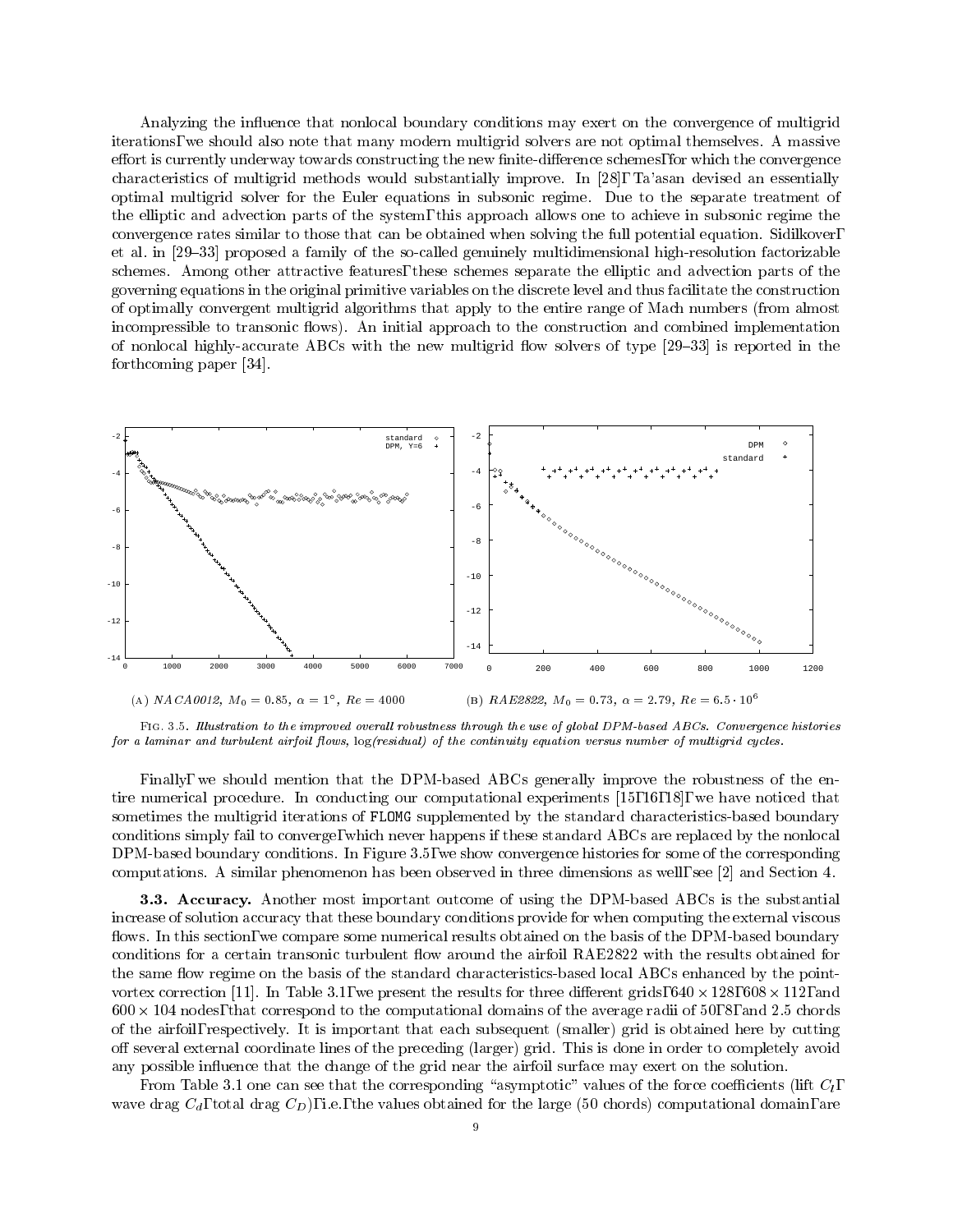TABLE 3.1

Comparison of the DPM-based and point-vortex  $(p - v)$  ABCs for RAE2822 airfoil;  $M_0 = 0.15$ ; Re $_0 = 0.5$  10  $\pm \alpha = 2.19$ ; ; normal grid spacing near the airfoil 0:5 TU

| Domain "radius" | 3 chords         |            | 8 chords         |            | 50 chords        |            |
|-----------------|------------------|------------|------------------|------------|------------------|------------|
| Grid dimension  | $600 \times 104$ |            | $608 \times 112$ |            | $640 \times 128$ |            |
| Type of ABCs    | $p - v$ .        | <b>DPM</b> | $p - v$ .        | <b>DPM</b> | $p - v$ .        | <b>DPM</b> |
| $C_{l}$         | 0.8653           | 0.8591     | 0.8624           | 0.8589     | 0.8603           | 0.8593     |
| relative error  | $0.58\%$         | $0.02\%$   | 0.24%            | $0.04\%$   | $0\%$            | $0\%$      |
| $C_d \times 10$ | 0.1203           | 0.1263     | 0.1209           | 0.1261     | 0.1255           | 0.1260     |
| relative error  | $4.14\%$         | 0.24%      | 3.67%            | $0.08\%$   | $0\%$            | $0\%$      |
| $C_D \times 10$ | 0.1755           | 0.1816     | 0.1762           | 0.1815     | 0.1810           | 0.1815     |
| relative error  | $3.04\%$         | $0.05\%$   | $2.65\%$         | $0\%$      | $0\%$            | $0\%$      |

TABLE 3.2

Comparison of the DPM-based and point-vortex  $(p - v)$ . ABCs for RAE2822 airfoil;  $M_0 = 0.73$ ; Re $_0 = 0.5$ :10°;  $\alpha = 2.79$ °; normal grid spacing near the airfoil  $0.5 \cdot 10^{-5}$ .

| Domain "radius"  | 2.5 chords      |                     | $50$ chords     |          |                  |            |  |
|------------------|-----------------|---------------------|-----------------|----------|------------------|------------|--|
| Grid dimension   | $320 \times 64$ |                     | $320 \times 64$ |          | $640 \times 128$ |            |  |
| Type of ABCs     | $p - v$ .       | <b>DPM</b>          | $p - v$ .       | DPM      | $p - v$ .        | <b>DPM</b> |  |
| $C_l$            | 0.8688          | 0.8560              | 0.8504          | 0.8492   | 0.8603           | 0.8593     |  |
| relative error   | $2.15\%$        | 0.38%               | 1.15%           | 1.17%    | $0\%$            | $0\%$      |  |
| $C_d \times 10$  | 0.1123          | 0.1259              | 0.1260          | 0.1265   | 0.1255           | 0.1260     |  |
| relative error   | $10.5\%$        | 0.07%               | $0.40\%$        | $0.39\%$ | 0%               | $0\%$      |  |
| $C_f \times 100$ | 0.5469          | $\overline{0.5492}$ | 0.5478          | 0.5480   | 0.5543           | 0.5544     |  |
| relative error   | 1.34%           | $0.94\%$            | 1.17%           | $1.15\%$ | 0%               | $0\%$      |  |
| $C_D \times 10$  | 0.1670          | 0.1808              | 0.1808          | 0.1814   | 0.1810           | 0.1815     |  |
| relative error   | 7.73%           | 0.39%               | 0.11%           | $0.05\%$ | 0%               | 0%         |  |

very close to one another for the different types of ABCs. However, as the artificial boundary approaches the airfoil the discrepancy between the corresponding values increases, and the force coefficients obtained on the basis of the DPM-based boundary conditions deviate from their asymptotic values much less than the coefficients obtained using local ABCs do. In other words, the nonlocal DPM-based ABCs allow one to use much smaller computational domains than the standard boundary conditions do and to still maintain high accuracy of computations. Moreover, from Table 3.1 one can see that unlike the DPM-based ABCs, which perform equally well for all coefficients, the point-vortex boundary conditions perform much better for the lift coefficient  $C_l$  than they do for the drag coefficients  $C_d$  and  $C_D$ . This behavior seems reasonable since the point-vortex model is a purely lift-based treatment and does not take into account drag at all.

In Table 3.2 we also compare the results obtained using the two aforementioned types of ABCs; however, the computations presented in this table were conducted on different grids. One can see that the DPM-based boundary conditions again outperform the point-vortex ABCs;  $C_f$  in Table 3.2 is the skin friction.

We should also emphasize that the benefit of using smaller computational domains and, as a consequence, smaller grids, i.e., grids with smaller dimension, is not only the direct reduction of the computational work because of the grid shrinkage but also the improvement of convergence because the grids may be chosen less stretched.

3.4. Low Speed Flows. Another interesting aspect of implementation of the DPM-based ABCs is computation of low speed flows. It is well-known that many standard explicit solvers for compressible flows encounter difficulties when directly applied to calculating the flows with low Mach numbers. The difficulties are caused by "different scales" of eigenvalues u and  $u \pm c$  (u is the flow velocity and c is the speed of sound,  $|u| \ll c$ , and result in severe Courant-type limitations on the time step. It has been mentioned in Section 3.2 that the new generation of schemes [29–33] is capable of overcoming this difficulty. An alternative approach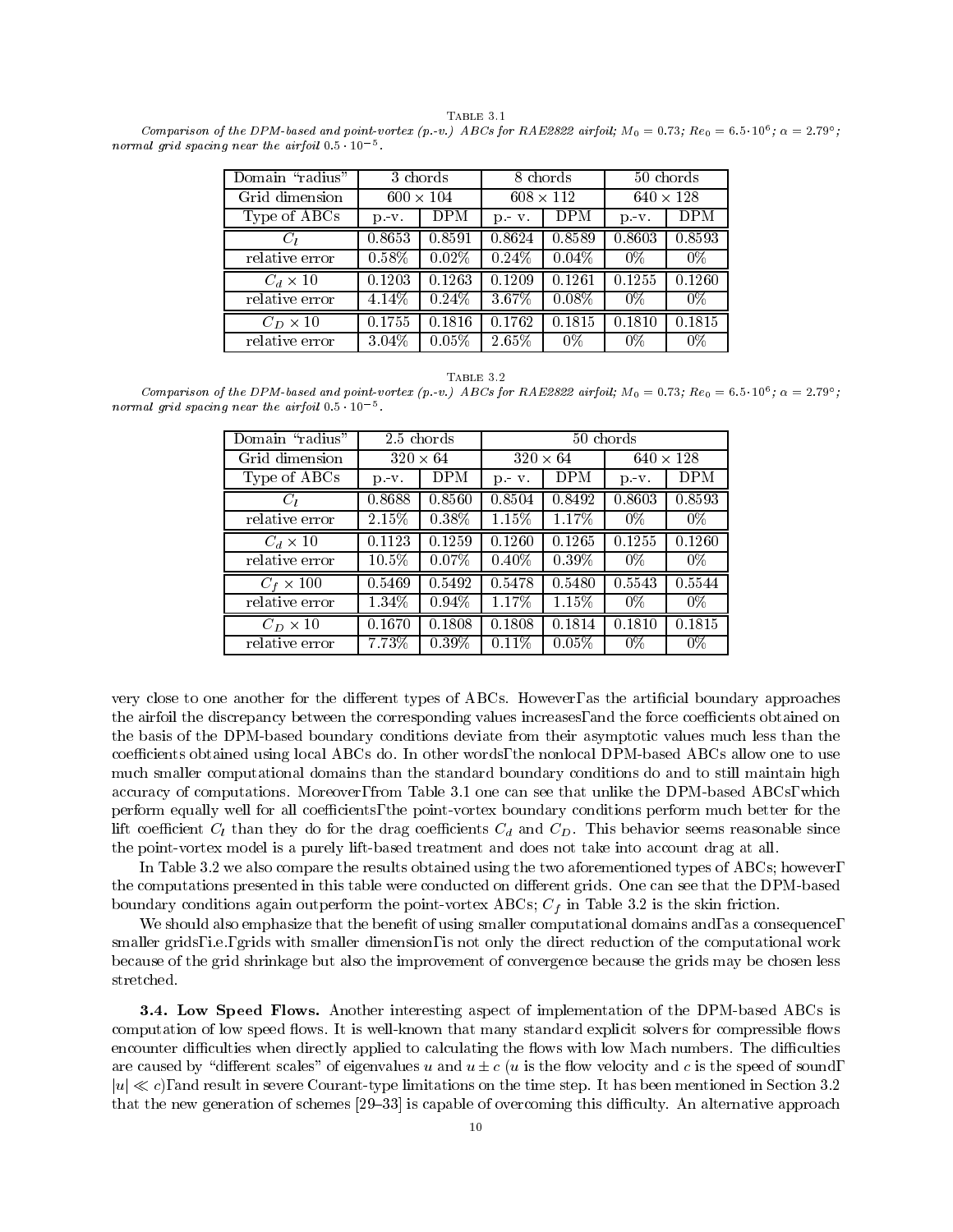TABLE 3 3

Low Mach number turbulent flow around  $RAEzozz$  atribut,  $M_0 = 0.01$ ;  $R_0 = 0.5$  (10) ;  $\alpha = 2.19$  ; normal grid spacing near the airfon 0.6 To 5.6 To 6.6 To 6.6 To 6.6 To 6.6 To 6.6 To 6.6 To 6.6 To 6.6 To 6.6 To 6.6 To 6.6 To 6.6

| Domain "radius"  | 2.5 chords              |          | 20 chords       |            |  |
|------------------|-------------------------|----------|-----------------|------------|--|
| Grid dimension   | $320 \times 64$         |          | $320 \times 64$ |            |  |
| Type of ABCs     | <b>DPM</b><br>$p - v$ . |          | $p - v$ .       | <b>DPM</b> |  |
|                  | 0.5708                  | 0.5387   | 0.5419          | 0.5390     |  |
| relative error   | 5.3%                    | 0.05%    | $0\%$           | $0\%$      |  |
| $\overline{C_d}$ | $-0.0005$               | 0.0016   | 0.0014          | 0.0016     |  |
| relative error   | 722                     | $0\%$    | $0\%$           | $0\%$      |  |
| $C_D \times 100$ | 0.5676                  | 0.7761   | 0.7551          | 0.7764     |  |
| relative error   | 24.8%                   | $0.03\%$ | $0\%$           | $0\%$      |  |

that rather aims at improving the behavior of the standard existing schemes is based on the so-called local preconditioning techniques. The idea of these techniques is to change the time-evolving system (multiplying it by some nonsingular matrix-preconditioner) so that the gap between the eigenvalues is narrowed but at the same time the steady state remains unaffected. An approach of this type [9] has been referred to in Section 2.3 as already incorporated in the codes that we use; for additional information on preconditioning see [35, 36].

In terms of external boundary conditions, it turns out the standard local ABCs incorporated in the code FLOMG perform poorly for the case of low Mach number flows. On the other hand, the DPM-based boundary conditions in this case demonstrate the same good performance as they show in the case of transonic flows. In Table 3.3, we compare numerical results obtained using two different types of ABCs for a low Mach number turbulent flow around the airfoil RAE2822. One can see that as in the previous cases, the DPM-based ABCs allow us to maintain high accuracy of computations for small computational domains.

We also note that for the two-dimensional cases presented in Table 3.3 we used the ABCs' algorithm constructed on the basis of the compressible linearized flow equations. Alternatively, for the three-dimensional low speed flow computed in [2] ( $M_0 = 0.01$ ) the DPM-based ABCs based on the incompressible equations have been employed; they performed as well as the compressible boundary conditions did for higher subsonic and transonic Mach numbers (see Section 4).

Finally, we should mention that the computational overhead associated with the use of the DPM-based ABCs in two dimensions is low. Compared to the standard local boundary conditions, the DPM-based ABCs add about a total of  $10{-}12\%$  of CPU time for performing the same number of multigrid iterations on the same grid. This extra expense is obviously well compensated for by the better accuracy and faster multigrid convergence provided by the new methodology. A detailed discussion on the origins of this overhead, as well as on the approaches to further reducing it, can be find in  $[18]$ .

## 4. Three-Dimensional Flows Past a Wing.

4.1. Computational Setup in Three Dimensions. On Figure 4.1, we schematically show a typical configuration that we analyze in the three-dimensional case. The actual structure displayed in this figure is the well-known test wing ONERA M6 (the wingtip is blunted, it is in the "hidden" area on the figure). The wing stretches span-wise along the Cartesian axis  $z$  and is assumed symmetric with respect to the plane  $z = 0$ . The fluid flow is uniform at infinity and aligned with the positive x direction; together with the symmetry of the wing this implies the symmetry of the entire flow pattern with respect to  $z = 0$ . A non-zero angle of attack can be introduced by tilting the wing rather than changing the flow direction at infinity.

The flow equations are integrated numerically on a curvilinear body-fitted grid generated around the wing. The grid shown in Figure 4.1 is a one-block C-O type grid. The surface, on Figure 4.1 is actually an external set of nodes of the C-O grid, i.e., the artificial boundary. The surface  $, 1$  on Figure 4.1 represents the set of ghost nodes (rather centers of the ghost cells for the case of nite-volume discretization), it can also be thought of as the outermost set of nodes of the original C-O grid; the surface, then becomes the penultimate set of nodes. The linearization of the governing thin-layer equations is assumed valid outside ; as has been mentioned, we actually verify it by a posteriori numerical checks.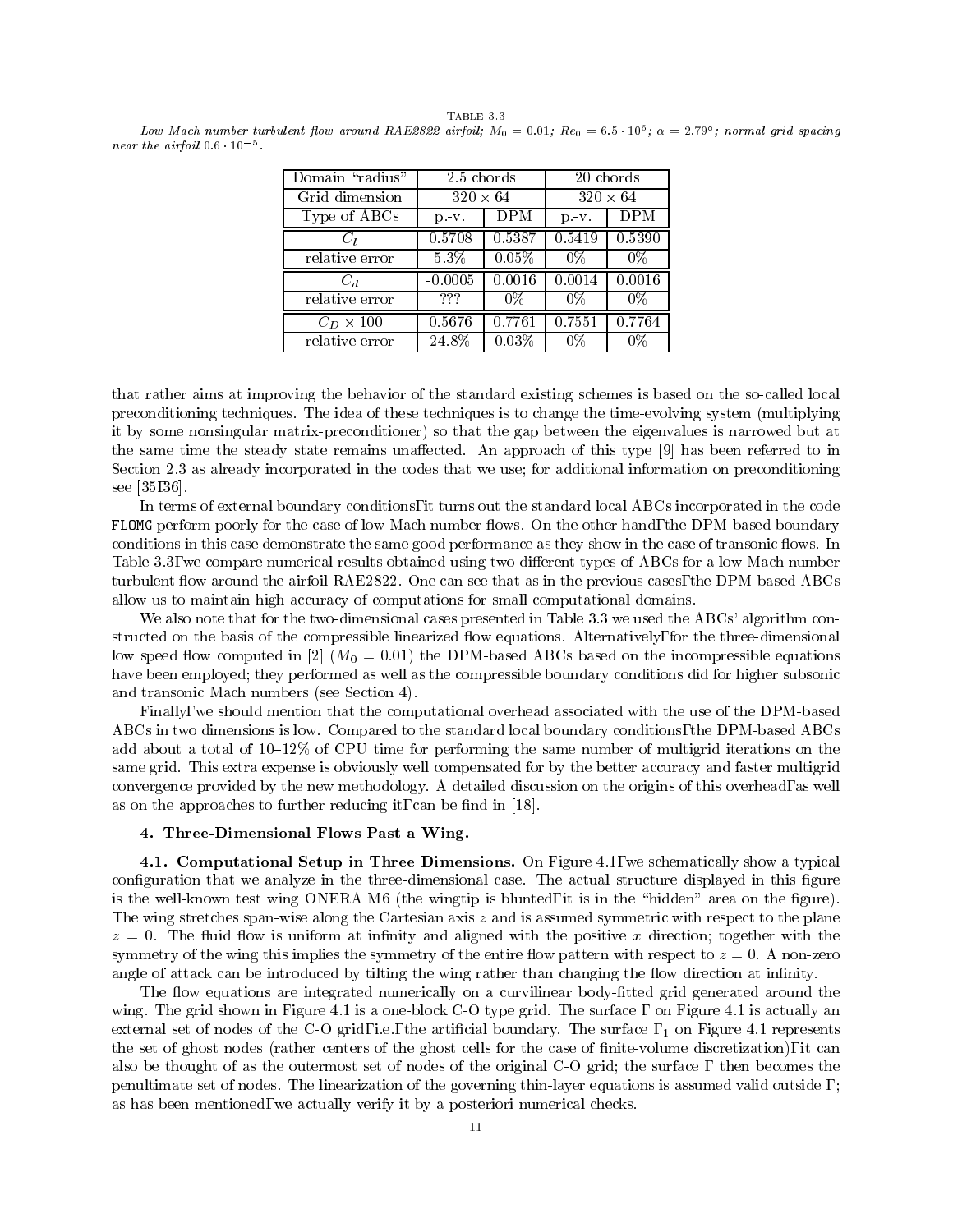

Fig. 4.1. Schematic geometric setup; the wing on the left is enlarged.

As pointed out in Section 2.4, when the stencil of the interior scheme (a second order central scheme employed in the code TLNS3D) is applied to any node from , it generally requires the ghost cell data. These data are provided by the ABCs, therefore making the discrete system solved inside the computational domain well defined (i.e., making the number of equations equal to the number of unknowns).

The auxiliary problem for the linearized flow equations (thin-layer) that is needed to calculate the generalized boundary pro jection, is formulated and solved on a parallelepiped [0; X]-[Y =2;Y=2]-[0; Z=2], which fully contains,  $_1$ ; a Cartesian  $(x, y, z)$  grid is used for discretization of the AP. The formulation of the AP involves periodization in the cross-stream direction  $y$  and span-wise direction  $z$ , the respective values of the periods  $Y$  and  $Z$  vary while the size of the interior computational domain remains fixed (only half of the period is actually needed in the z direction because of the aforementioned symmetry). The typical values are between 20 and 30 sizes of the computational domain for <sup>Y</sup> and between 4 and 10 sizes of the computational domain for Z. The Cartesian grids of the AP are typically stretched along the coordinates <sup>y</sup> and  $z$ ; the stretching starts outside,  $_1$  with the factors (geometric progression) that vary between 1.07 and 1.1 for different cases. The resulting DPM-based ABCs, as before, appear global.

Using the general setup shown on Figure 4.1, we have calculated several compressible viscous flows around the ONERA M6 wing. All of the cases that we have analyzed are turbulent, they include subsonic and transonic flows, a low-speed flow, and a flow with shock-induced separation. As in the previously addressed two-dimensional case we have been able to demonstrate a clear superiority of the DPM-based ABCs over the standard local external boundary conditions in terms of the solution accuracy, multigrid convergence rate, and overall robustness of the algorithm. Unlike the two-dimensional case, the standard treatment of external boundary in three dimensions (code TLNS3D) is based only on locally one-dimensional analysis of characteristics as the point-vortex model is not applicable.

4.2. Low Mach Number Regime. We first consider a very low speed flow,  $M_0 = 0.01$ , i.e., an almost incompressible case; preconditioning [9] makes the analysis of this flow possible with TLNS3D. The flow is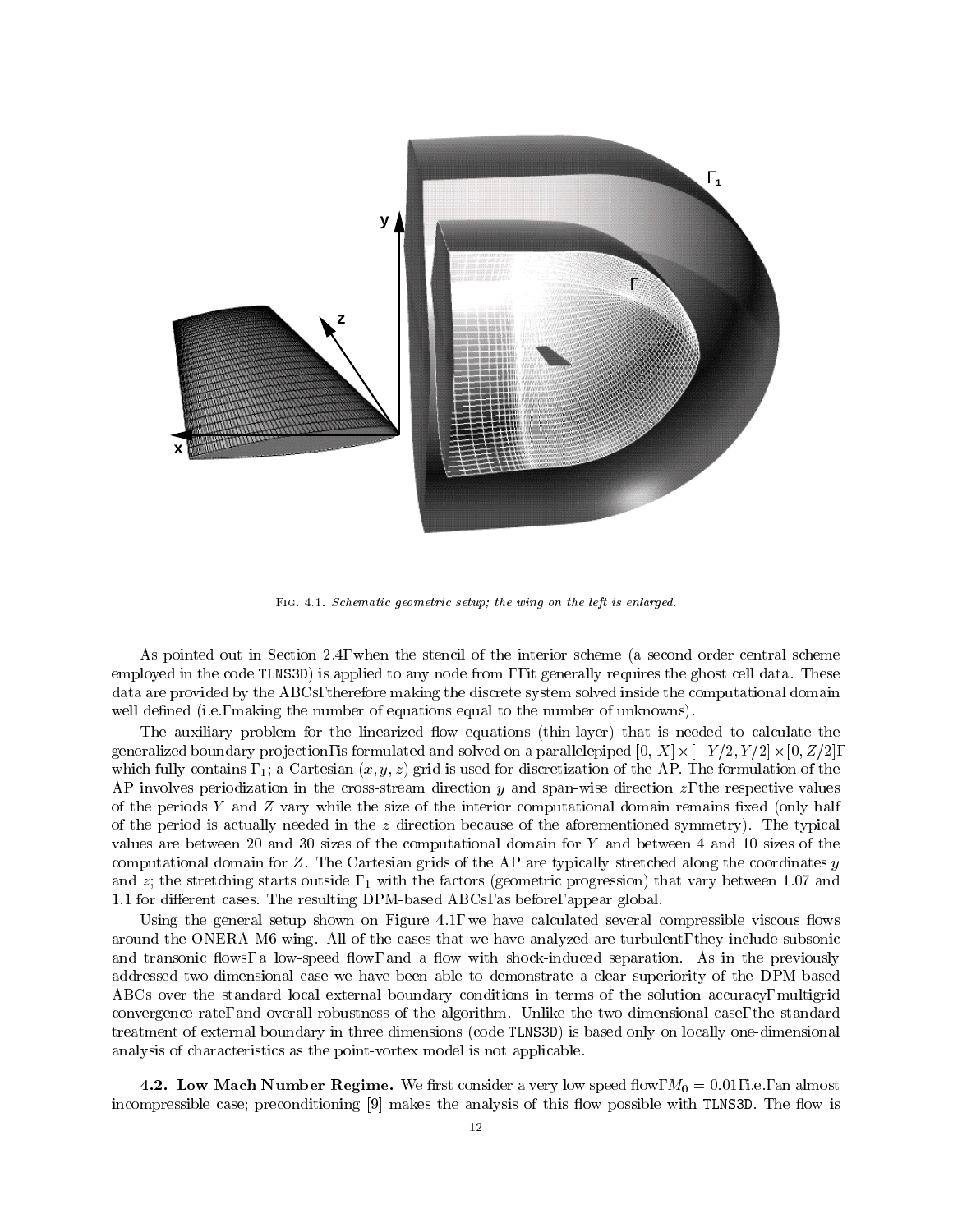| "Average radius" of the domain | $1.25$ root chords        |          | 10 root chords            |            |
|--------------------------------|---------------------------|----------|---------------------------|------------|
| Dimension of the grid          | $193 \times 49 \times 33$ |          | $193 \times 49 \times 33$ |            |
| Type of ABCs                   | standard 1                | - DPM    | standard                  | <b>DPM</b> |
| Full lift, $C_L$               | 0.2052                    | 0.1954   | 0.1940                    | 0.1939     |
| Relative error                 | 5.78%                     | $0.77\%$ | 0%                        | 0%         |
| Full drag, $C_D \times 100$    | 0.695                     | 0.685    | 0.681                     | 0.681      |
| Relative error                 | $2.1\%$                   | $0.58\%$ | $0\%$                     | $0\%$      |

TABLE 4.1  $ONERA$   $M0$ :  $M_0 = 0.01$ ;  $R_0 = 11.7$   $10$ ;  $\alpha = 3.06$ .

turbulent with the molecular Reynolds number based on the root chord of the wing  $\kappa e_0 =$  11.7  $\cdot$  10% the angle of attack is  $\alpha \, = \, 3.06$  ; there is no separation and the near-neid turbulence is simulated using the Baldwin-Lomax algebraic model, which is based on the concept of mixing length. Since the free-stream Mach number is so small, we have implemented here a truly incompressible version of the nonlocal DPMbased ABCs. In Table 4.1, we present the results of calculations for two different computational domains of the "average radii" of 10 and 1.25 root chords of the wing, respectively (root chord means the chord length at  $z=0$ ).

as we use the cases, we used the corollar grids of the same dimension is the same dimension of the smaller doma grid was obtained by scaling down the bigger grid and was obviously finer in the near field. Therefore, for this set of computations one can expect to achieve a better resolution of the flow field near the wing on the smaller domain. From Table 4.1, one can see that for the larger domain the results (force coefficients  $C_L$  and  $C_D$ ) obtained with both local and global methods are very close to each other. However, as the domain shrinks the accuracy obtained with the DPM-based procedure appears much better than the accuracy provided by the standard methodology. In other words, the nonlocal DPM-based ABCs allow one to substantially reduce the size of the computational domain without compromising the accuracy. This confirms that if the structure of the far-field solution is correctly taken into account by means of the ABCs, then within a certain range of domain sizes the computed near-field solution becomes essentially domain-independent. Moreover, as the near field grid on the smaller domain is finer than on the larger domain, it provides for a mechanism to improve the overall accuracy of numerical solution.

**4.3. Subsonic Regime.** The next case is a subcritical (i.e., fully subsonic) compressible flow for  $M_0 =$ 0.5. Here, the free-stream Mach number is already high enough to make the compressibility effects essential but on the other hand, it is still not too high and therefore the flow remains subsonic throughout the entire domain. The angle of attack and the molecular Reynolds number for this case are the same as for the previous one:  $\alpha = 3.00$  ,  $Re_0 = 11.7 \cdot 10$  . The now is also fully attached and the interior turbulence model is again algebraic (Baldwin-Lomax). The DPM-based ABCs for this case were constructed on the basis of the linearized compressible thin-layer equations.

| "Average radius" of the domain | $1.25$ root chords        |            | 2 root chords             |            | 10 root chords            |            |
|--------------------------------|---------------------------|------------|---------------------------|------------|---------------------------|------------|
| Dimension of the grid          | $193 \times 49 \times 33$ |            | $193 \times 49 \times 33$ |            | $193 \times 49 \times 33$ |            |
| Type of ABCs                   | standard                  | <b>DPM</b> | standard                  | <b>DPM</b> | standard                  | <b>DPM</b> |
| Full lift, $C_L$               | 0.2218                    | 0.2065     | 0.2185                    | 0.2065     | 0.2081                    | 0.2072     |
| Relative error                 | $6.58\%$                  | $0.34\%$   | $5.0\%$                   | $0.34\%$   | $0\%$                     | 0%         |
| Full drag, $C_D \times 100$    | 0.817                     | 0.791      | 0.793                     | 0.791      | 0.787                     | 0.788      |
| Relative error                 | 3.8%                      | $0.38\%$   | $0.76\%$                  | $0.38\%$   | $0\%$                     | $0\%$      |

ONERA M6:  $M_0 = 0.5$ ;  $Re_0 = 11.7 \cdot 10^6$ ;  $\alpha = 3.06^\circ$ .

In Table 4.2, we compare the results of calculations for three different computational domains. Similarly to the previous case (Section 4.2), we use the same grid dimension for the domains of different sizes; as a consequence, we expect to obtain a higher resolution of the near field on smaller domains. As one can clearly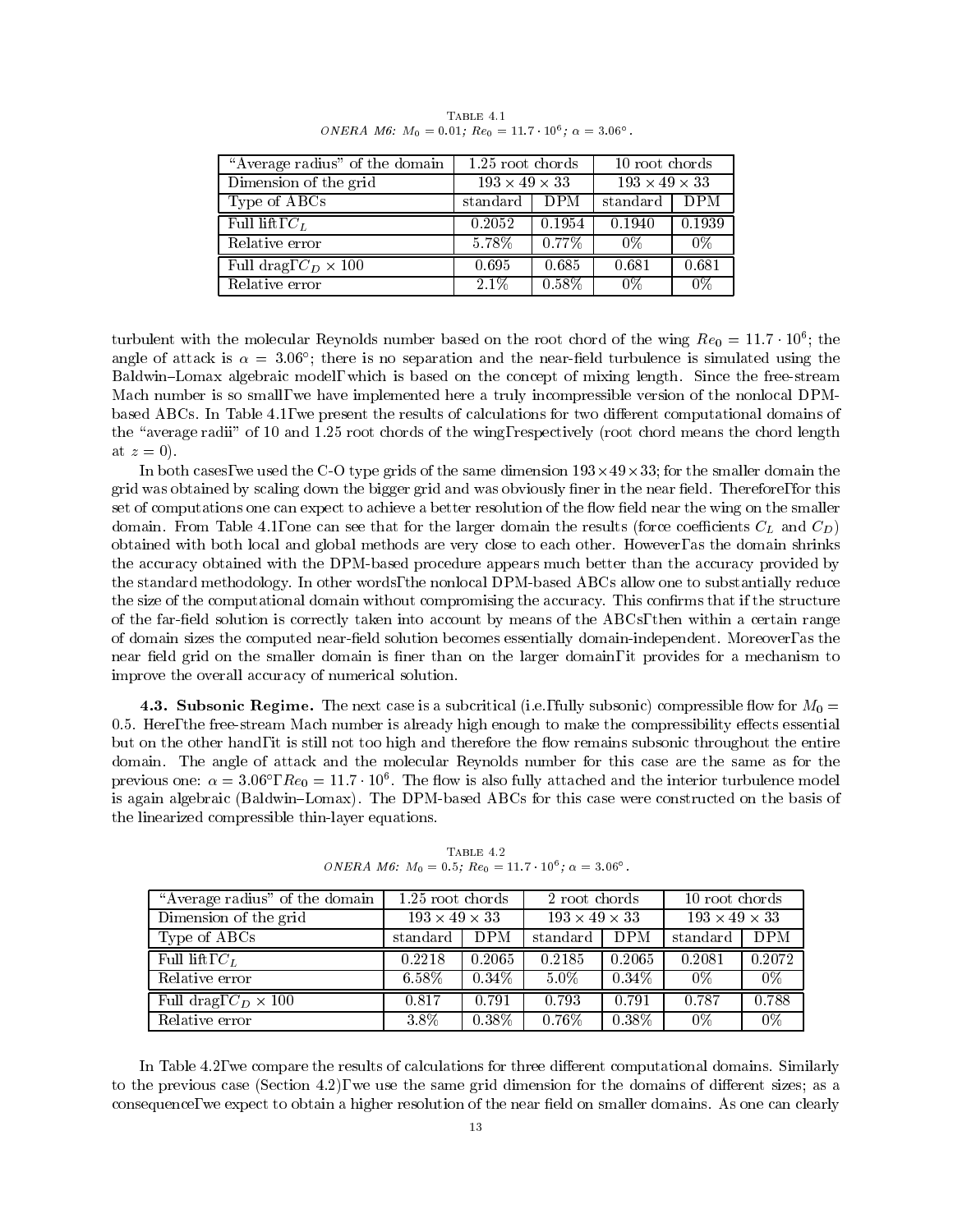see from Table4.2, the DPM-based ABCs produce much more accurate solutions for the domains of the "radii" 1.25 and 2 root chords than the standard boundary conditions do. This essentially creates a vehicle for calculating the solutions unaffected by the size of the computational domain (within a certain range). Along with the grid refinement on smaller domains, it implies (at least for this series of tests) a better overall accuracy while keeping the computational cost at approximately the same level.

4.4. Transonic Regime. Most of the standard test cases for flows around the ONERA M6 wing are transonic (see, e.g., experimental work [37]). In such flows the free-stream Mach number is sufficiently high so that the local speed exceeds the speed of sound in some bounded region near the upper surface of the wing. This leads to the formation of a supersonic (i.e., supercritical) "bubble," which typically has a sonic-surface type upstream boundary and a shock-wave type downstream boundary.

4.4.1. Attached Flow. The first transonic case that we present is  $M_0 = 0.84, \ \alpha = 3.06$  ,  $Re_0 =$  $11.7\pm10^{\circ}$  . In this case, the angle of attack  $\alpha$  remains sumclently small so that the weak shock on the upper surface of the wing does not cause flow separation. Therefore, we still use the Baldwin-Lomax model for simulating the turbulence in the near field. An important difference compared to the previously studied cases is that here we cannot bring the articial boundary as close to the wing as done in Sections 4.2 and 4.3. The reason is that our far-field treatment is purely subsonic and therefore, the artificial boundary should not come too close to the boundary of the supercritical bubble. Therefore, we ran our computations for two domains, the "radius" of the larger one is still about 10 root chords of the wing and the "radius" of the smaller one is about 3 root chords of the wing. Moreover, unlike in the previous cases, here we employed a different strategy, namely, used a bigger grid (i.e., more nodes) for the larger domain. Thus, provided that the new boundary conditions algorithm will again produce solutions (almost) unaffected by the domain size. on the smaller domain one will have a reduced computational cost (because of the reduced grid dimension) while preserving the accuracy. Geometrically, the smaller (3 root chords) C-O grid is constructed as an exact subset of the larger (10 root chords) grid. This should completely eliminate any influence that the change of the grid in the near field may possibly exert on the calculated solution.

The nonlocal ABCs for this case were again constructed on the basis of the linearized compressible thinlayer equations. In Table 4.3, we compare the computed results (calculated lift  $C_L$  and drag  $C_D$  coefficients) for two different types of ABCs on two different domains.

| "Average radius" of the domain | 3 root chords             |            | 10 root chords        |            |
|--------------------------------|---------------------------|------------|-----------------------|------------|
| Dimension of the grid          | $193 \times 49 \times 33$ |            | $209\times57\times33$ |            |
| Type of ABCs                   | standard                  | <b>DPM</b> | standard              | <b>DPM</b> |
| Full lift, $C_L$               | $0.298 \pm 0.004$         | 0.2798     | 0.2805                | 0.2786     |
| Relative error                 | $6.24\% \pm 1.43\%$       | $0.43\%$   | $0\%$                 | $0\%$      |
| Full drag, $C_D \times 10$     | $0.168 \pm 0.008$         | 0.1537     | 0.1542                | 0.1531     |
| Relative error                 | $8.95\% \pm 5.19\%$       | $0.39\%$   | $0\%$                 | $0\%$      |

ONERA M6:  $M_0 = 0.84$ ;  $Re_0 = 11.7 \cdot 10^6$ ;  $\alpha = 3.06^{\circ}$ .

For the smaller domain, the DPM-based ABCs again clearly outperform the standard method from the standpoint of accuracy. Moreover, the total number of nodes in the bigger grid here (see Table 4.3) is about 25% more than in the smaller grid, which obviously implies a proportional difference in the associated cost of computations.

Even more important, for this transonic case the DPM-based ABCs influence not only the final accuracy of the solution but also convergence rate of the iteration procedure employed inside the computational domain. Namely, multigrid iterations with standard ABCs on the smaller domain converge noticeably slower than they do if supplemented by the DPM-based ABCs. In fact, for the same 500 V-cycles on the finest multigrid level, we simply could not obtain a fully converged solution on the 3 root chords domain with standard boundary conditions. That's why the corresponding data in Table 4.3 are given with the error bands indicated. Convergence history for this transonic flow computation on the 3 chords domain is given in Figure 4.2(a) for the residual of the continuity equation and in Figure 4.2(b) for the number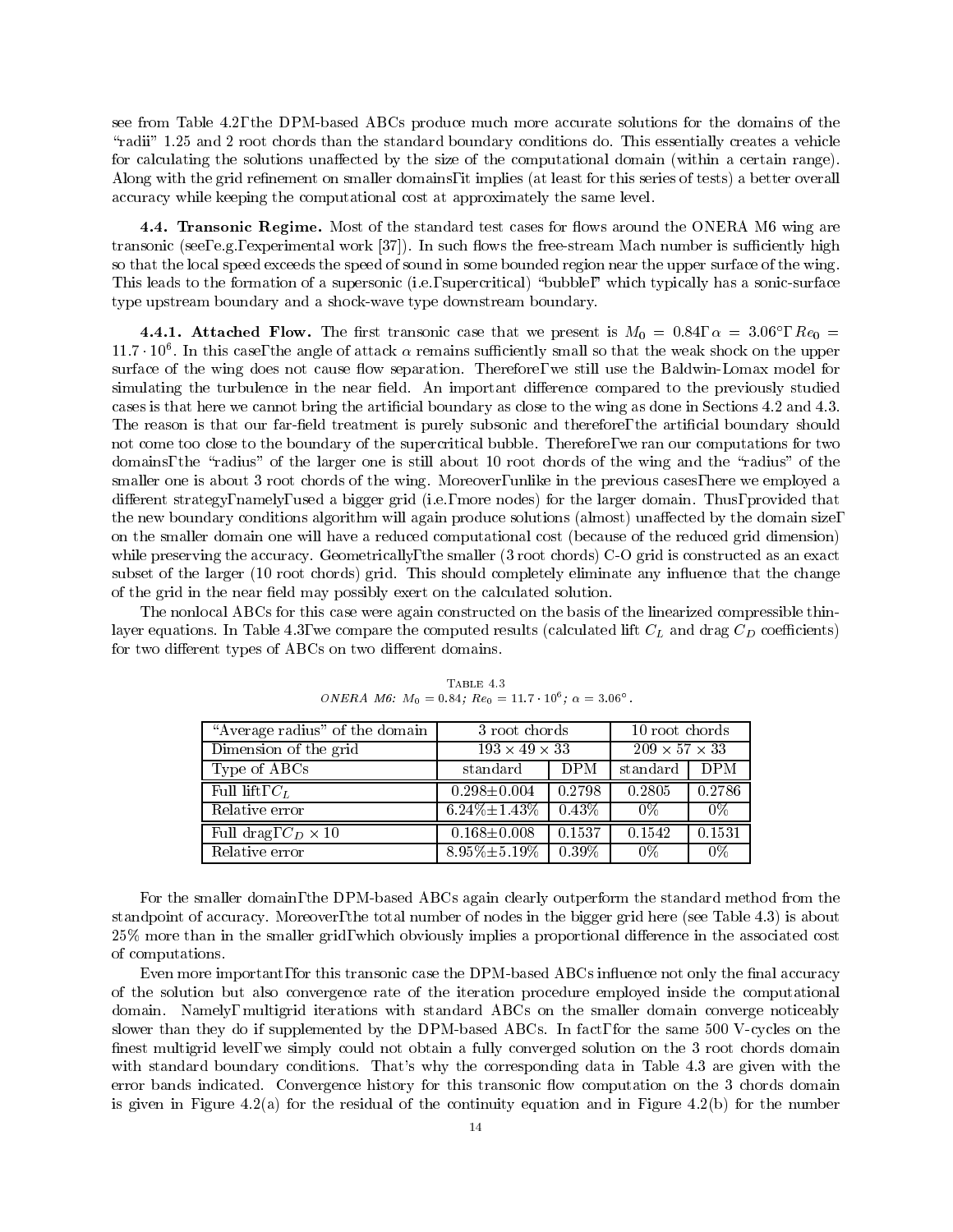

(a) Residual of the continuity equation

(b) Number of supersonic nodes in the domain

FIG. 4.2. Convergence histories for an attached transonic flow past the ONERA M6 wing:  $M_0 = 0.84$ ,  $Re_0 = 11.7 \cdot 10^6$ .  $\alpha =$  3.00°. Average radius of the computational domain is 3 root chords of the wing; dimension of the grid is 193  $\times$  49  $\times$  55.



FIG. 4.3. Convergence histories for an attached transonic flow past the ONERA M6 wing:  $M_0 = 0.84$ ,  $Re_0 = 11.7 \cdot 10^6$  $\alpha =$  3.06  $^-$  . Average radius" of the computational domain is 10 root chords of the wing; dimension of the grid is 209  $\times$  51  $\times$  55.

of supersonic points in the domain. (The latter quantity is deemed very sensitive for calculation of the transonic flows.) Note, in our opinion the behavior of the corresponding curves in Figures 4.2 suggests that the standard algorithm on the 3 root chords domain still converges, although extremely slow. Quantitatively, from Figures 4.2 one can see that the multigrid convergence rates for different types of ABCs can differ by as much as approximately a factor of three.

The history of convergence of the same two quantities for the larger (10 root chords) computational domain is presented in Figures 4.3. We see that that in this case the DPM-based ABCs also provide for some convergence speedup, although the difference between the two methodologies appears less dramatic. This seems reasonable because one could generally expect that the bigger the computational domain, the smaller is the influence that the external boundary conditions exert on the numerical procedure.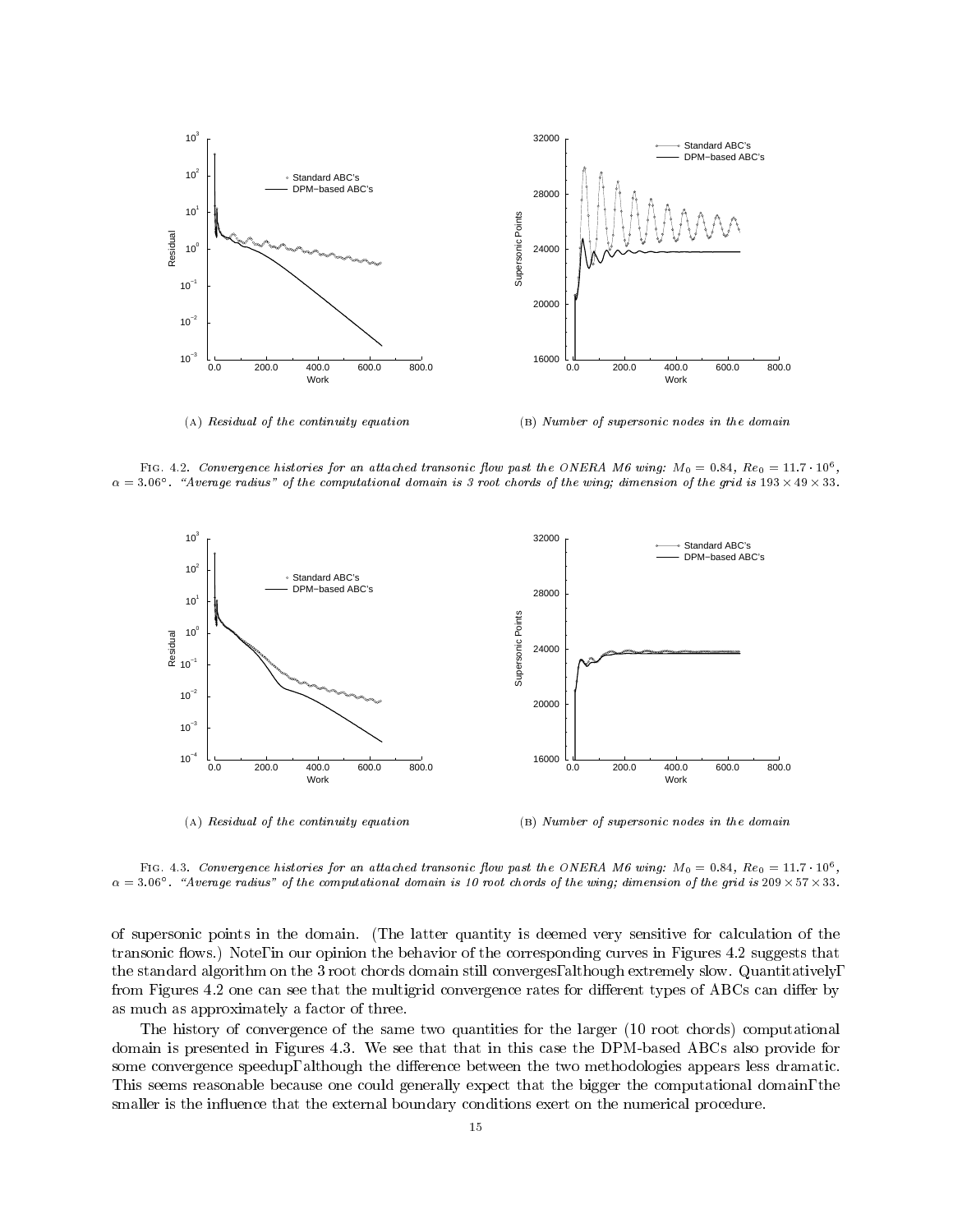Let us also note that on the smaller (3 root chords) domain the two algorithms apparently converge to quite different solutions (this is most clearly seen in Figure 4.2(b)), whereas Figure 4.3(b) allows one to assume that on the larger (10 root chords) domain the final solutions are close to one another. The data from Table 4.3 corroborate these conclusions. This behavior of the solution again fits into the aforementioned concept that the overall impact of the ABCs on the computational algorithm decreases as the domain enlarges.

**4.4.2. Separated Flow.** When one increases the angle of attack  $\alpha$  in the transonic regime, the flow pattern changes. The shock on the upper surface of the wing becomes stronger. Since the chord length of the wing decreases span-wise as z increases (see Figure 4.1), then the stream-wise dimension of the supersonic bubble decreases as well, and eventually the upstream sonic surface and the downstream shock wave meet somewhere in the area close to the wingtip. For sufficiently strong shocks this, in particular, produces flow separation on the upper surface of the wing. We have analyzed the separated flow of this type for  $M_0 = 0.84$ ,  $\alpha = 5.00$ ,  $\pi e_0 = 11.7$  10.

The separation zone on the upper surface of the wing for this case is relatively small, the flow fully reattaches before it reaches the trailing edge so that no phenomena associated with the separation are present in the wake. However, the simulation of such flows already requires more sophisticated turbulence models inside the computational domain; we have used the the two-equation Menter's model [10]. Moreover, it requires much finer grids in the near field than the simulation of the fully attached flows does.

As in the previous transonic case, the global DPM-based ABCs are constructed here using the linearized compressible thin-layer equations. The computations are conducted for two different domains of the "average" radii" of 3 and 10 root chords of the wing, respectively. The grids for both domains in this case have the  $\alpha$  -dimension of 193 - 193, i.e., we choose the same gridding strategy as for substance measurements as formula of Sections 4.2 and 4.3. Of course, the actual grids here are not the same as those used previously, their normal cell size near the wing surface is an order of magnitude smaller. Similarly to the foregoing subsonic cases (Sections 4.2 and 4.3), we expect for this case that the resolution of the near field for the smaller domain will be better than for the larger domain. This is particularly important because of the complicated flow structure that involves the shock-induced separation.



FIG. 4.4. ONERA M6:  $M_0 = 0.84$ ,  $\chi_{Re_0}^{\prime} = 11.7 \cdot 10^6$ ,  $\alpha = 5.06^{\circ}$ . Surface pressure distribution at the 90% of semi-span  $(x/c: x$  is the coordinate calculated from the leading edge,  $c$  is the local chord length). Dimension of all grids is  $193 \times 49 \times 33$ .

In Figure 4.4, we present the distribution of the pressure coefficient

$$
C_p=\frac{p-p_0}{\frac{1}{2}{\rho_0}u_0{}^2}
$$

(here  $p$  is the pressure at a given location and  $p_0$ ,  $\rho_0$ , and  $u_0$ , are static pressure, density, and absolute velocity of the flow at infinity, respectively) on the upper and lower surfaces of the wing in the cross-section  $z = \text{const}$  at 90% of semi-span. The 90% of semi-span station corresponds to the area of developed separation. The three solutions that we have computed in this case are for global DPM-based ABCs on the 3 and 10 root chords domains and standard ABCs on the 10 chords domain. These solutions are compared in Figure 4.4 against the experimental data.

From Figure 4.4 we conclude that all three numerical solutions very well match one another and also match the

experimental data to a reasonable degree of accuracy. We also emphasize that analogously to the previous cases, the DPM-based global ABCs are capable of generating accurate numerical solution on the smaller domain for this separated now case. On the other hand, standard algorithm for  $\alpha~=~$  5.00  $-$  (separated  $-$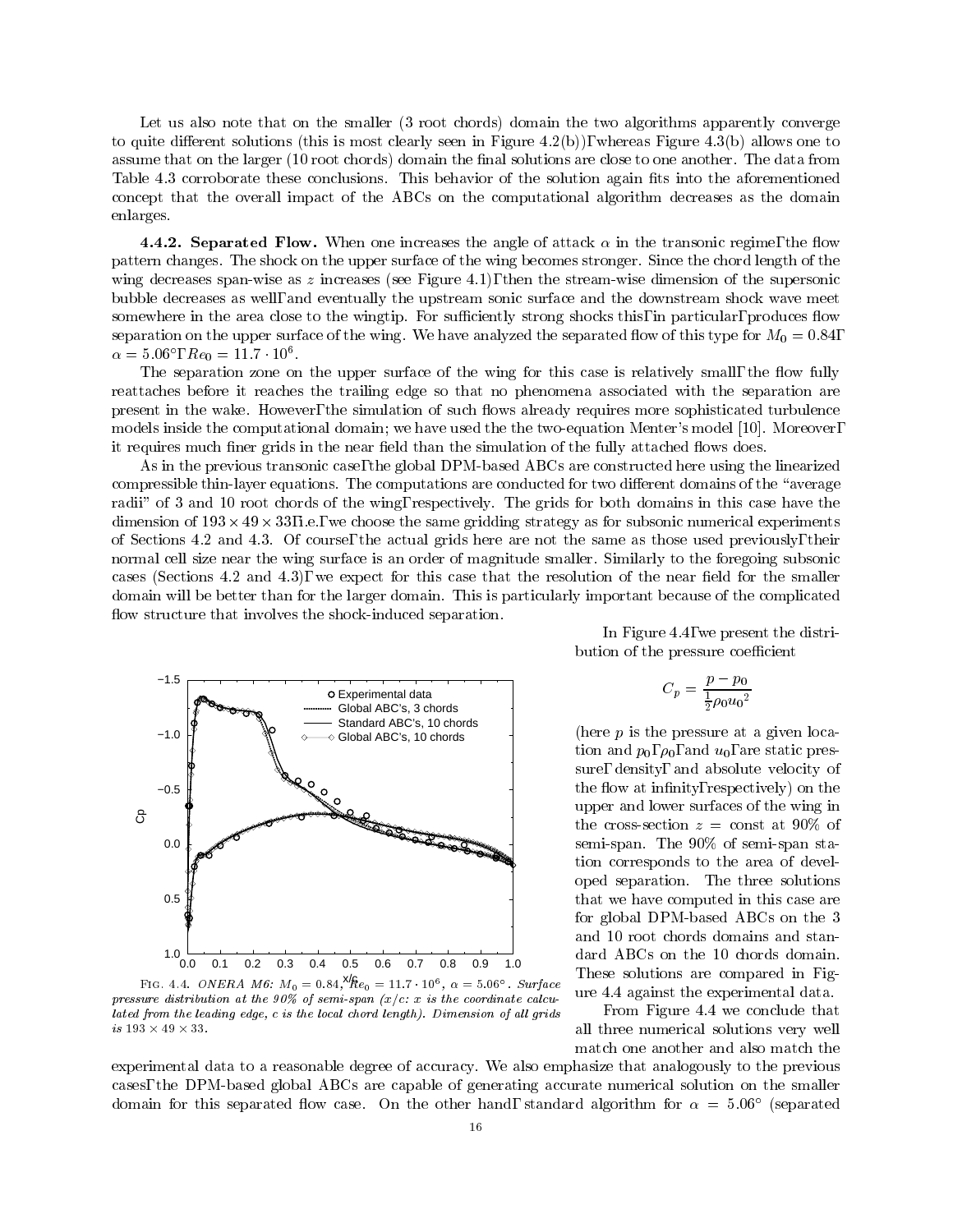

FIG. 4.5. Convergence histories (residual of the continuity equation) for a separated transonic flow past the ONERA M6 wing:  $m_0 = 0.84$ ,  $\pi e_0 = 11.7 \cdot 10^{-1}$ ,  $\alpha = 5.06$ . Dimension of both grids is 195  $\times$  49  $\times$  55.

flow around ONERA M6) fails to converge on the 3 root chords computational domain; the corresponding convergence history is presented in Figure 4.5(a). Comparing Figure 4.5(a) with Figure 4.2(a) we see that whereas for the relatively easy attached case  $\alpha = 3.06^{\circ}$  one could still observe a very slow convergence of the standard algorithm, its convergence for the separated case  $\alpha=$  5.00  $^{\circ}$  is completely destroyed. At the same time, on the larger (10 root chords) domain both the DPM-based and standard algorithms for  $\alpha = 5.06^{\circ}$ converge at the same rate, see Figure 4.5(b).

Figures 4.4 and 4.5 allow us to conclude that the nonlocal DPM-based ABCs not only speed up the convergence of multigrid iterations but are generally capable of increasing robustness of the entire numerical procedure. Note, the issues of combined implementation of global DPM-based ABCs with multigrid and resulting speedup of multigrid convergence have been specically addressed and emphasized in [22].

The average cost of application of the DPM-based ABCs in three space dimension is somewhat higher than it is in two space dimensions. The global boundary conditions add about  $20{\text -}25\%$  of the CPU time to the cost of the same iteration procedure with the standard (characteristics-based) boundary conditions. This extra expense is however still quite acceptable especially taking into account the resulting improvement of accuracy; moreover, it can often be compensated for and even noticeably prevailed over by the convergence acceleration and reduction of the domain size.

5.1. Computational Setup. The major difference between the simplest formulation of an external flow problem (like in Section 4) and a flow with jet exhaust is that in the vicinity of the jet we can no longer claim that flow perturbations against the free-stream background are small. Indeed, inside the propulsive jet the speed of the flow is typically much higher than the one in the surrounding area; moreover, other parameters, e.g., temperature, may also differ substantially. Therefore, the linearization of the flow against a constant free-stream background everywhere in the far field is, generally speaking, not valid in this case.

However, in many applications (in particular, aerospace) one can clearly distinguish between those parts of the overall flow that contain jet(s) and the remaining areas. Therefore, the most comprehensive approach to far-field linearization in this situation would apparently be to employ the appropriate asymptotic solutions for jets as a background (see, e.g., [38]). For flow regions outside the jet, it is always reasonable to assume that the foregoing linearization around a uniform free-stream solution will still be valid.

A particular setting that we will be studying hereafter is schematically shown on Figure 5.1. (The meaning of the two external grid surfaces, and,  $_1$  is the same as in Figure 4.1.) The setup includes a three-dimensional slender body (symmetric with respect to the  $z = 0$  plane but not axially symmetric) with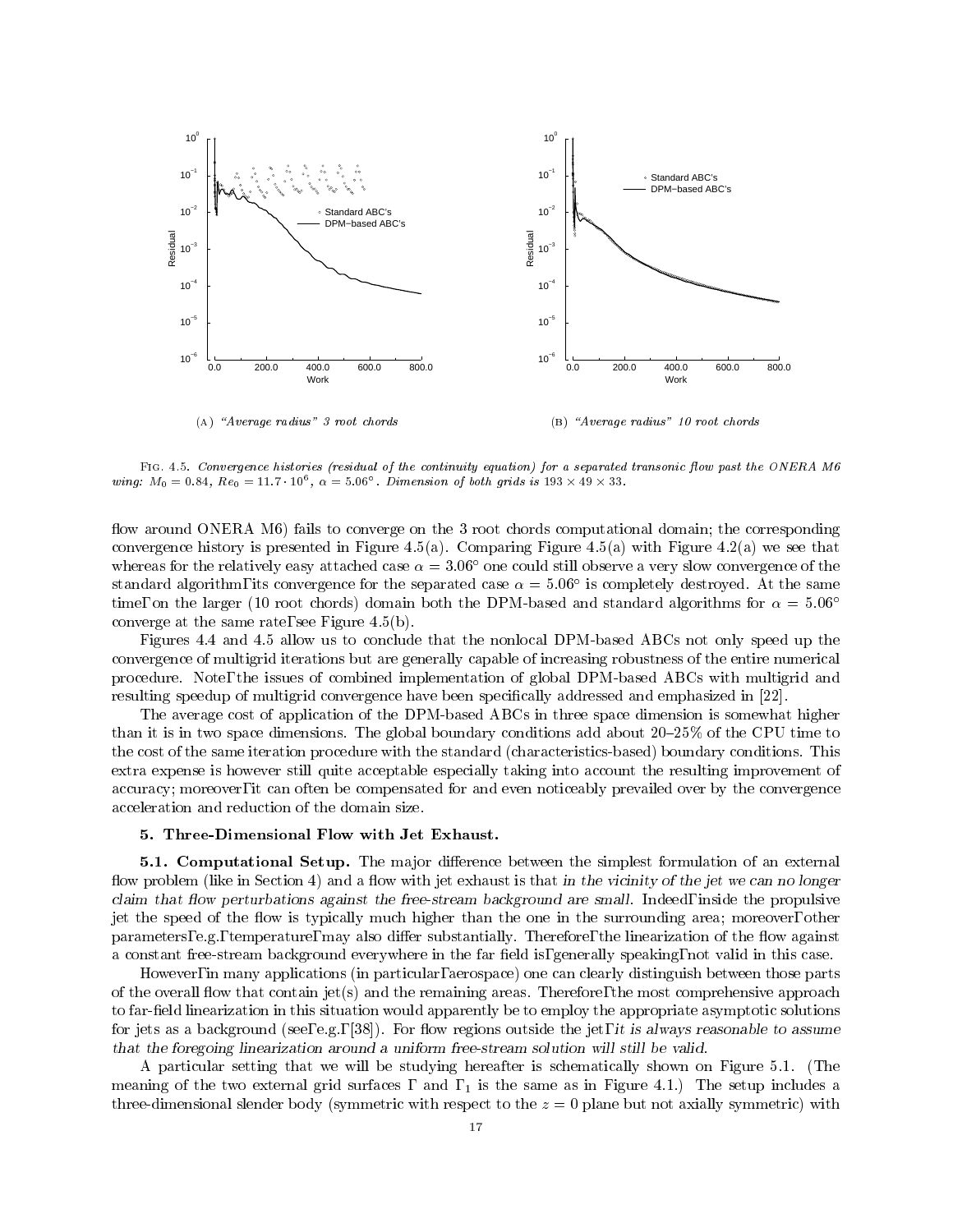

Fig. 5.1. Schematic geometric setup for the slender body with jet exhaust.

sharp nose and boat-tail aft configuration; the rearmost plane surface of the body (not shown explicitly in Figure 5.1) is actually a location of the nozzle outlet; the outlet is rectangular in its cross section. The exterior flow is subsonic with the free-stream Mach number  $M_0 = 0.6$  and zero angle of attack, the jet that is discharged from the outlet is supersonic,  $M_j = 1.6$ , and confluent with the exterior flow.

The specific shape of the body (see Figure 5.1), as well as the parameters of the flow, have been previously proposed for numerical study and actually analyzed by Compton [39]. In this original work, Compton had calculated the external flow with propulsive jet and also considered the interior portion of the flow, namely the flow in the actual nozzle located inside the afterbody. For our study, we have generated new grids and also simplied the overall formulation by eliminating the nozzle and specifying instead the uniform supersonic flow conditions at the nozzle outlet, i.e., at the place where the jet is discharged. This simplification is coherent with our overall goal of assessing the performance of different external boundary conditions for the flow with jet exhaust as opposed to Compton's goal [39] of assessing the performance of different turbulence models including their prediction capabilities for the flow inside the nozzle.

Our typical grid consists of two blocks: block 1 of C-O type is for the exterior flow and block 2 of H-O type is for the jet portion (see Figure 5.1). Of course, this subdivision can only have an approximate meaning because the jet will obviously tend to spread while propagating downstream; basically, it means that the shear layer between the jet and coflow is located in the vicinity of the block interface. On this interface, the two grid blocks are point-matched, which is a requirement for TLNS3D.

As has been mentioned, the exterior flow is subsonic and the jet is supersonic. The standard boundary conditions in TLNS3D for this two-block jet flow case include one-dimensional characteristics for external inflow (block 1, upstream portion of the boundary), specication of the free-stream pressure with extrapolation of all other quantities for external outflow (block 1, downstream portion of the boundary), extrapolation of all quantities for the jet downstream boundary (block 2) and specification of all quantities for the jet inflow boundary (block 2); the boundary conditions on the solid surface of the body are standard no-slip conditions.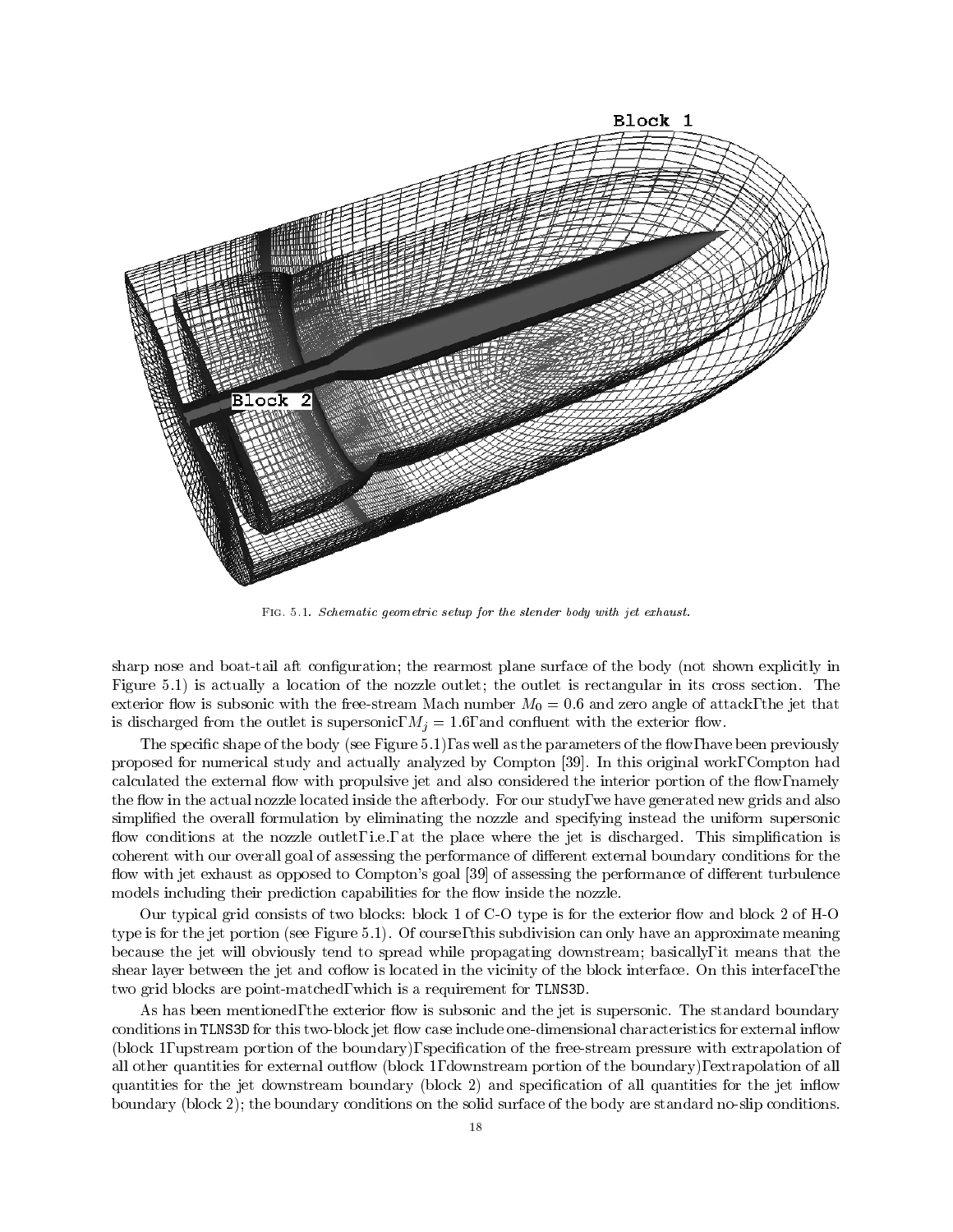Extrapolation of all flow quantities at the jet outflow boundary is justified because as shown by numerous simulations the core of the jet remains supersonic even at large distances downstream of the body, at least as far as  $40{-}50$  nozzle calibers away.

In work [23] we have developed an alternative to the foregoing local boundary conditions for the jet flow case  $-$  global ABCs similar to those described in Section 4, and compared the performance of the two techniques. Clearly, a direct implementation of the original DPM-based ABCs (Sections 2.4 and 4) would encounter a major obstacle in the jet flow case case: as has been mentioned, we cannot linearize the governing equations against constant free-stream background in the jet region and therefore, cannot directly implement the global boundary conditions over the entire external boundary. Of course, if we linearized the flow against a constant free-stream background outside the jet and against some approximate asymptotic solution in the jet region (see [38]) and then used the corresponding linear system (it would have variable coefficients) to construct the DPM-based ABCs similar to those described previously, then we could have applied the resulting boundary conditions straightforwardly as done in the previous work  $[2, 21]$  for flows with no jets. Computation of the new DPM-based ABCs in this framework will, in turn, require a different construction of the AP, certainly more elaborate (because of the variable coefficients) and possibly more expensive than the one described in Section 4 (see [2] for detail). Although in general all this may be feasible, we first opted for constructing the algorithm based on the original DPM-based boundary conditions with minimal alterations.

As the original DPM-based ABCs obviously cannot be applied in the jet area, i.e., on that portion of the articial boundary where the jet exits the domain, we need another procedure. The most natural choice will be to extrapolate all flow quantities downstream at the outflow boundary because the core of the jet remains supersonic even at large distances away from the nozzle outlet. Of course, we cannot actually predict where on the downstream boundary the flow actually becomes subsonic, i.e., where the extrapolation ceases to be applicable. However, we have observed that for the particular case under study we can extrapolate at least on the entire downstream boundary of the second grid block (see Figure 5.1). Thus, extrapolation of all flow quantities will be used henceforth as downstream boundary conditions for block 2.

In the standard procedure, the downstream boundary conditions for grid block 1, i.e., on the rest of the outflow boundary, are based on the specification of free-stream pressure and extrapolation of all other quantities. Basically, these boundary conditions are relevant for subsonic outflow. In practice, some portion of the downstream boundary of block 1 may also be supersonic; in this case, however, the implementation of these pressure boundary conditions does not lead to noticeable errors because the streamwise variations of pressure away from the nozzle are small (the jet is close to design, it is only slightly overexpanded) and therefore, specication of the free-stream pressure and extrapolation from the interior are both procedures with acceptable accuracy.

To replace local boundary conditions on the outer boundary of block 1 (the region outside the jet) by the more accurate global ABCs, we use the DPM. However, in in the DPM-based procedure both the input and output are global, i.e., not only the ABCs provide the ghost cell data along the entire outer boundary  $, 1$  but also require the data along the entire penultimate surface, as driving terms. By using instead the extrapolation downstream in the core of the jet, we make sure that the possibly erroneous data from the global procedure are not used on this part of the boundary (jet area). However, as the original global ABCs are constructed on the basis of the linearization against a constant background, which is not valid in the jet area, using the actual flow quantities (including the jet profile) as the driving terms of the DPM-based ABCs may potentially generate errors along the entire outer boundary.

On the other hand, it has been veried for model examples [20] and also seen for more complex cases that typically, closely located boundary nodes in
uence one another much stronger than the remote ones. This behavior is obviously meaningful from the standpoint of physics. If one explicitly calculates the operator of the global boundary conditions in the form of a matrix, this phenomenon would manifest itself so that on one hand the matrix will be dense (non-locality) but on the other hand its near-diagonal terms will be much larger than the off-diagonal ones (for systems as opposed to scalar equations, it will be a similar block-wise structure). Although it may be difficult (if possible at all in any sufficiently complex setting) to obtain analytical estimates for the rate of decay of the off-diagonal terms, we can still make use of this block-wise off-diagonal decay in the numerical experiments. In practical terms, this implies that although substituting the jet profile as the data for the DPM-based ABCs violates the small perturbations assumption,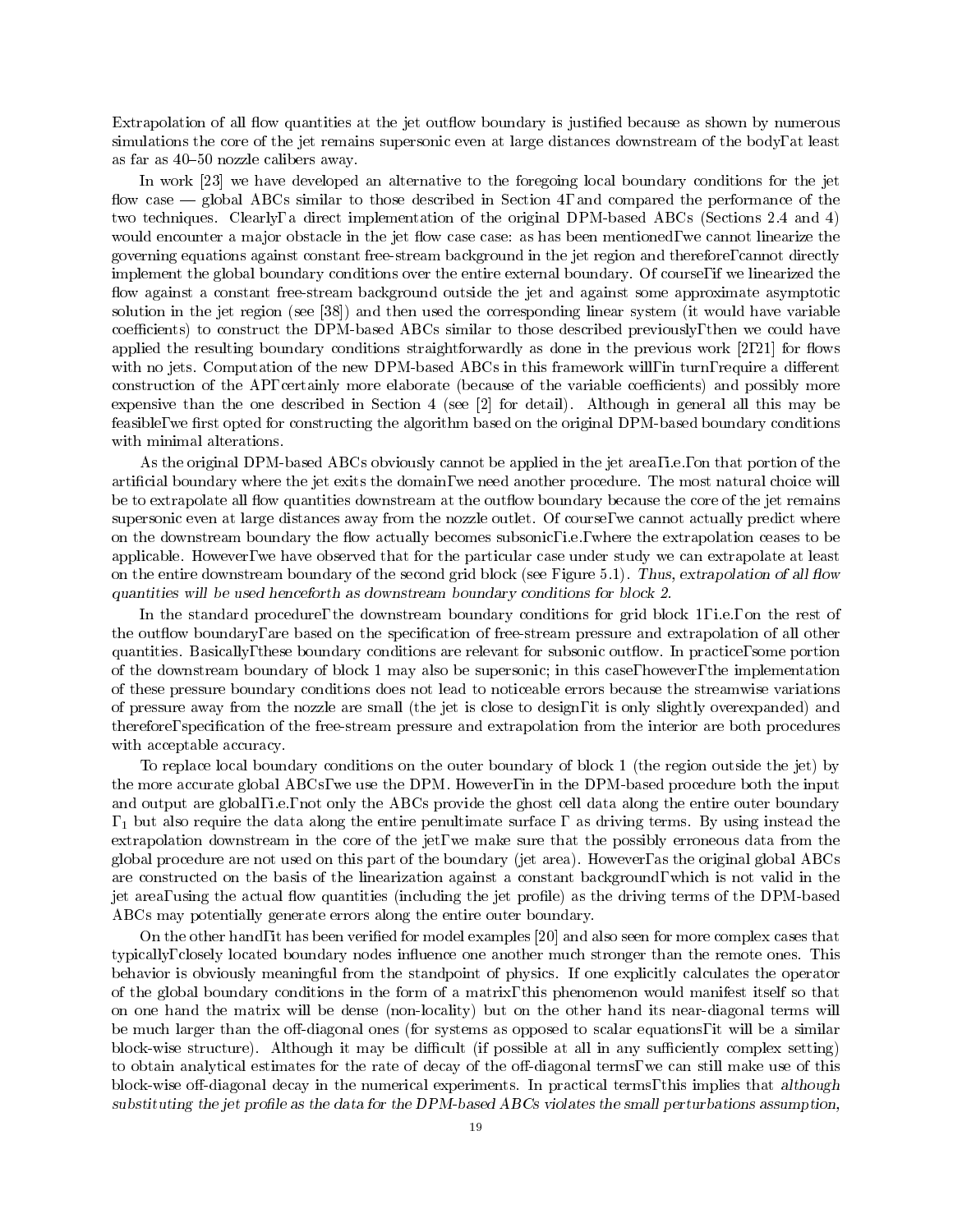the associated error on the results will mostly be concentrated again in the jet area; in this area the the output of global ABCs is not used for boundary conditions anyway as it is overridden by extrapolation.

Thus, the actual combined DPM-based ABCs that we employ for computation of the foregoing jet flow case are the following. For most of the outer boundary (except the near-jet area) we use the original DPM-based ABCs while substituting the actual flow profile as their driving terms. For the jet core (outflow boundary for grid block 2) we extrapolate all flow quantities downstream. For the small intermediate portion of the downstream boundary (near the jet core) we extrapolate all quantities except pressure, the latter is prescribed from its free-stream value. In fact, we have observed that within a certain range (5 to 30 cells of the fine grid described below), the actual position of where to switch from the pressure boundary condition to the DPM does not exert much influence on either the final accuracy or multigrid convergence rate.

The particular geometry of the body shown in Figure 5.1 is the following: rectangular cross section <sup>y</sup> - <sup>z</sup> = 6:2 - 6:8 with rounded edges; sharp nose and boat-tail afterbody; total length in the <sup>x</sup> direction is 63; rectangular nozzle outlet <sup>y</sup> - <sup>z</sup> = 2:62 - 5:12. The geometry and the 
ow are symmetric with respect to the plane  $z = 0$  (zero angle of attack). For our computations we have used three different domains with successively reduced dimensions, see Figure 5.2; domain I (or large domain) with the diameter of about 30 calibers of the body was used for calculating the reference solutions, domain II is 0.36 or about  $1/3$  of the size of domain I in each direction and domain III is  $0.22$  or about  $1/5$  of the size of domain I in each direction.



FIG.  $5.2$ . Three computational domains for the jet flow, projection onto the  $z = 0$  plane.

To account for the turbulent phenomena in the near field, the solver is also supplemented with Menter's two-equation turbulence model [10]. The actual molecular Reynolds number based on unit length is  $Re = 321000$ . In the far field we, as before, use the Boussinesq's concept of effective turbulent viscosity.

We have used several different grids to calculate the jet flow; in all cases we kept the normal spacing near the solid surface the same:  $\sim 3 \cdot 10^{-4}$ . All grids are stretched, the cell size increases away of the body in geometric progression. The dimension of the C-O  $\mathbf{f}$  is a formulation in the domain is a formulation in the domain is a formulation in the domain is a formulation of  $\mathbf{f}$ 385 - 77 - 33 (iis the streamwise Ctype coordinate,  $j$  is the radial coordinate, and  $k$  is the circumferential crossstream O-type coordinate, quarter circle). The dimension of the H-O grid block 2 for domain I was in the second contract of the second contract of the second contract of the second co 82 - 78 - 86 (iis streamwise, in the streamwise, in the streamwise, in the streamwise, in the streamwise, in the streamwise, in the streamwise, in the streamwise, in the streamwise, in the streamwise, in the streamwise, in dial, and <sup>k</sup> covers half circle). We will

further refer to this grid as fine; it is used for calculating reference solutions.

**5.2. Numerical Results.** On the fine grid described in Section 5.1, we have calculated two reference solutions, one with standard  $\text{ABCs}$  and another one — with global ABCs. As the artificial boundary for domain I is located sufficiently far away of the body, the difference between the corresponding results is negligible. On Figures 5.3 we show convergence histories for this case: residual of the continuity equation is plotted vs. work units on Figure  $5.3(a)$  and drag coefficient is plotted vs. work units in Figure  $5.3(b)$ . (One work unit is the cost of advancing one time step on the finest grid.)

From Figures 5.3 we conclude that multigrid convergence rates are the same for local and global ABCs on domain I. Moreover, the values of total drag coefficient per unit area  $C<sub>D</sub>$  are summarized for this case in the right column of Table 5.1. They differ by about one third of one per cent, which corroborates that for large computational domains the type of external boundary conditions has little effect on the solution itself.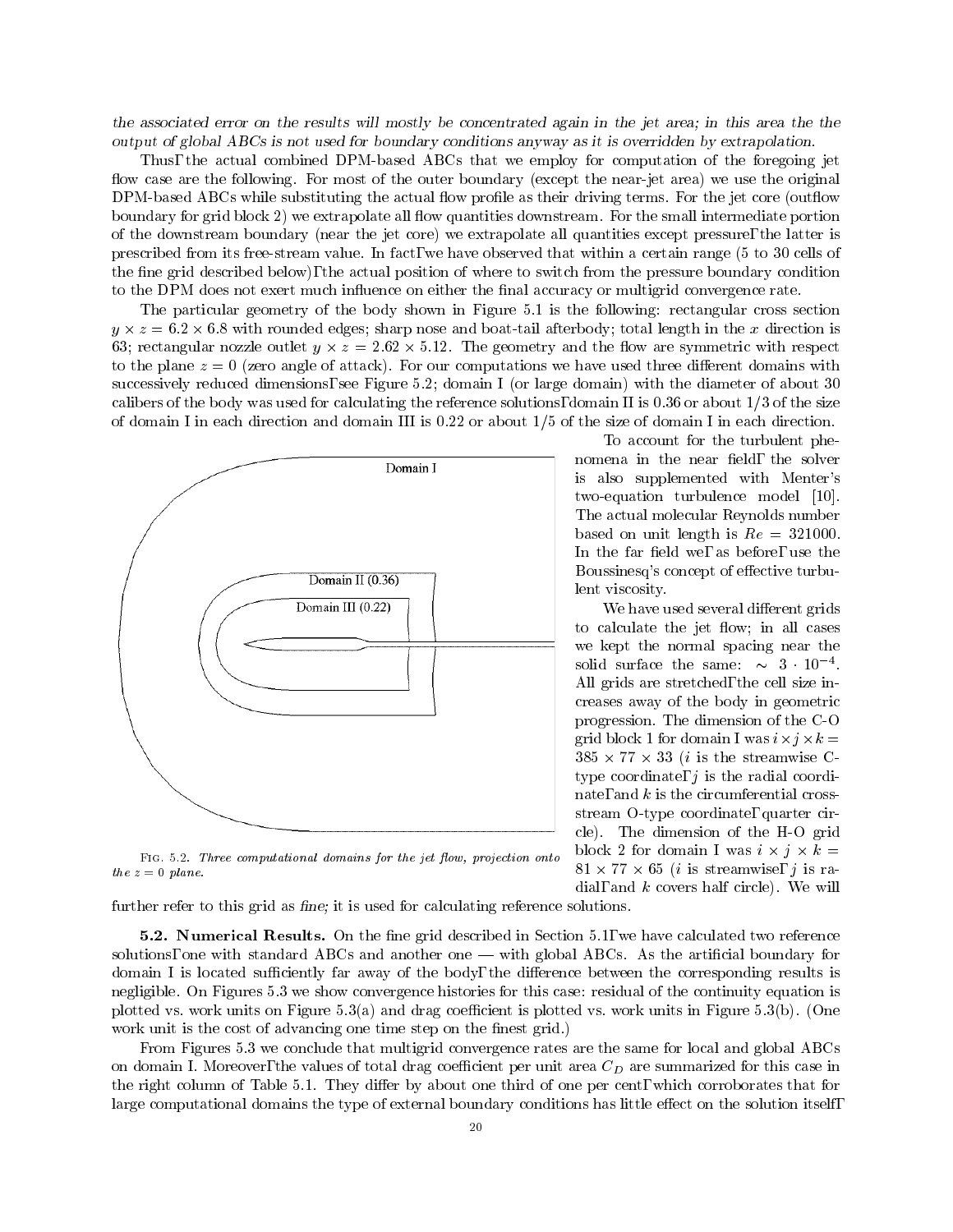**Convergence histories for the jet flow** 

**Drag convergence for the jet flow**



FIG. 5.3. Flow around a slender body with propulsive jet: Convergence histories for domain I, fine grid.

Table 5.1 Flow with jet exhaust: Total drag coefficient per unit area  $C_D$ .

| Domain |        |                |                |       |
|--------|--------|----------------|----------------|-------|
| Grid   | fine   | coarse         | fine           | fine  |
| Local  | $\sim$ | $2.77 \pm .03$ | $2.74 \pm .04$ | 2.506 |
| Global | 2.365  | 2.495          | 2.484          | 2.497 |

as well as on the multigrid convergence history.

For domain II, we have computed the flow on two grids with different dimensions. The first grid has the same number of nodes as the one used for domain I; it was, in fact, constructed by scaling down the original large fine grid by a factor of 0.36 in each direction. We will also refer to it as fine grid. As shown in Table 5.1, the coefficient  $C_D$  obtained on this grid with global ABCs differs by less than one per cent from its reference value, whereas the accuracy provided by local ABCs is not nearly as good, about 9% discrepancy; moreover, because of the poor convergence (see Figures 5.4) the value of  $C<sub>D</sub>$  for local ABCs is given with the error bands indicated.

The much smaller geometric size of domain II compared to domain I actually suggests that on domain II one can successfully compute the solution on a grid with fewer nodes. Therefore, the second grid that we have used for domain II had one half of the original dimension in two out of three directions, block 1 i - j - - 193 - 193 - 193 - 193 - 193 - 194 - 194 - 195 - 196 - 197 - 198 - 199 - 199 - 199 - 199 - 199 - 199 as follows from Table 5.1, global ABCs provide for an accurate solution whereas the accuracy of local ABCs is not sufficient and the convergence is slow (or even non-existent). Convergence histories for domain II are presented on Figures 5.4.

Since the node count for the coarse grid is only  $1/4$  of the node count for the fine grid, the convergence vs. work for the coarse grid is about four times faster (see Figures 5.4), although convergence rates measured vs. number of multigrid cycles will be approximately the same for both grids. Note that because of the particular grid dimensions (the issue of divisibility by 2) we have used three nested multigrid levels on the fine grid and two levels on the coarse grid. One can clearly see from Figures 5.4 that the DPM-based ABCs provide for a noticeably higher multigrid convergence rate than the standard local ABCs do. Moreover, it is, in fact, hard to conclude from Figures 5.4 whether or not the algorithm with local ABCs converges at all. If it does, the resulting  $C_D$  will be about 10% off its reference value.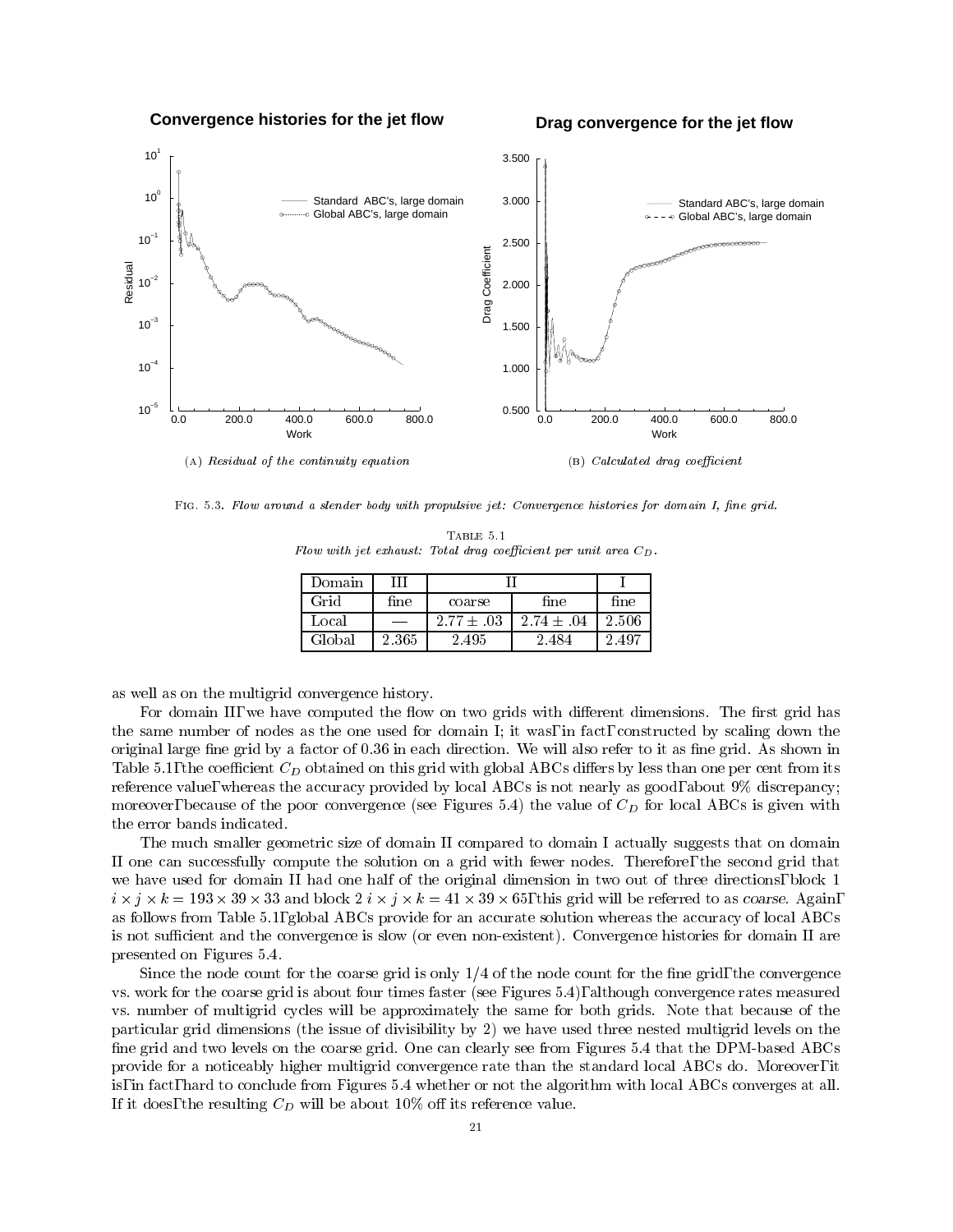**Convergence histories for the jet flow** 

**Drag convergence for the jet flow**



FIG. 5.4. Flow around a slender body with propulsive jet: Convergence histories for domain II, fine and coarse grids.

**Convergence histories for the jet flow** 





FIG. 5.5. Flow around a slender body with propulsive jet: Convergence histories for domain III, fine grid.

On domain III, the computations were performed on the fine grid, which again was obtained by scaling down the grid from domain I (a factor of 0.22 in each direction). The algorithm with local ABCs for this domain/grid failed to converge, whereas the algorithm with global ABCs converged with the same rate as before. However, the actual computed  $C_D$  is about 5% off its reference value (see Table 5.1). This can apparently be attributed to the fact that the assumption of linearity (small perturbations) outside the computational domain is violated for such a small domain size. Convergence histories for domain III are presented on Figures 5.5.

Computations on a coarse grid for domain III were not performed because we did not expect to recover the accurate value of  $C_D$ . However, the fact that the algorithm with global ABCs converges on domain III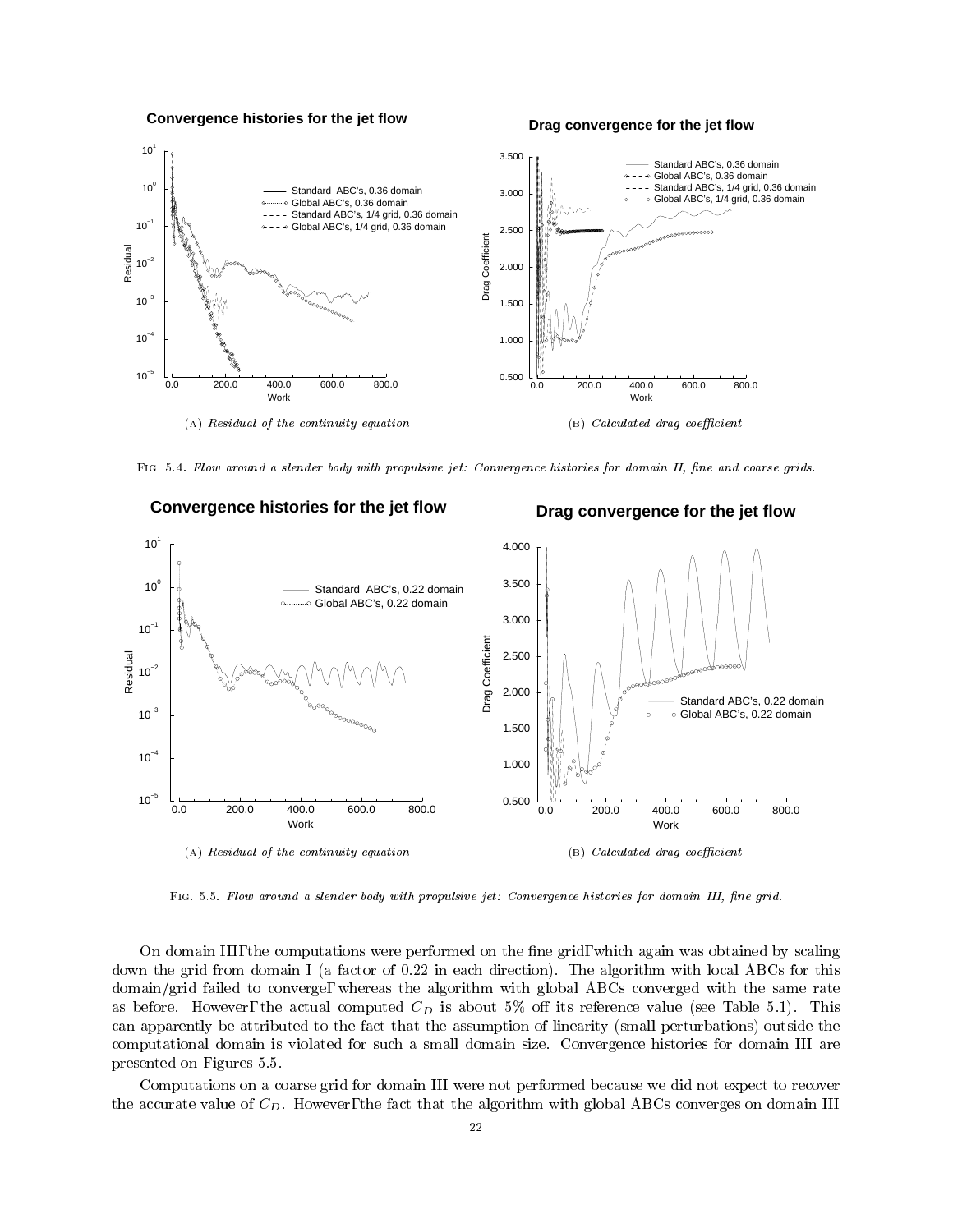corroborates the high robustness of this procedure.

Basically, the computational results presented above already allow us to see that the performance of the global DPM-based ABCs is superior to that of the standard local boundary conditions. This conclusion is supported by the faster multigrid convergence rates, as well as better accuracy of the calculated drag coefficient  $C_D$  on small domains, that we obtained through the use of the DPM-based ABCs. In terms of accuracy, we corroborate this conclusion even further by presenting a more detailed account of the flow characteristics that pertain to the computed solutions (in addition to the values of the overall drag coefficient).



FIG. 5.6. Flow around a slender body with propulsive jet: Distribution of the pressure coefficient  $C_p$  on the afterbody in the symmetry plane  $z = 0$ .

On Figures 5.6, we present the distribution of the pressure coefficient in the vertical plane of symmetry  $z = 0$  on the afterbody portion of the analyzed configuration (see Figure 5.1). Figure 5.6(a) shows a longer stretch for the streamwise coordinate x normalized by the total length of the body L:  $0.84 \le x/L \le 1.0$ ; and Figure 5.6(b) presents a "zoomed in" view of the same distribution on a shorter stretch  $0.88 \le x/L \le 0.94$ . Both figures summarize the distribution of  $C_p$  on all three computational domains on fine grids.

From Figures 5.6 we see that on the large domain I the solutions obtained with global and local ABCs indeed deviate from one another very slightly. The solution obtained with global ABCs on the intermediate domain II practically does not deviate from the reference solution (domain I) as well. As opposed to global ABCs, the solution obtained with local ABCs on the intermediate domain II differs from the reference solution (domain I) much more noticeably. On the small domain III, the solution with local ABCs could not be computed at all, and the solution with global ABCs differs from the reference solution even less than the solution with local ABCs from domain II does. Similar behavior of the pressure coefficient  $C_p$  can be observed in the horizontal plane of symmetry  $y = 0$  on the afterbody portion of the analyzed configuration as well, see Figures 5.7.

Let us also note that we have picked these particular  $C_p$  distributions (see Figures 5.6 and 5.7) as the examples of more detailed calculated flow characteristics (as opposed to presenting only integral force coefficients) because it is known that the  $C_p$  profiles on the afterbody are rather sensitive to the type and parameters of the numerical algorithm. Besides, these particular computed profiles have also been chosen by Compton for presenting in [39]; and the results of our computations display a good correlation with the results by Compton that have been obtained on a very large computational domain.

Computational overhead due to the use of global DPM-based ABCs for the jet flow case is about  $15\%$ for the particular fine grid referenced before. This overhead is determined mostly by the domain geometry and typically does not scale linearly with the dimension of the interior grid. For the aforementioned coarse grid the overhead reaches 30%.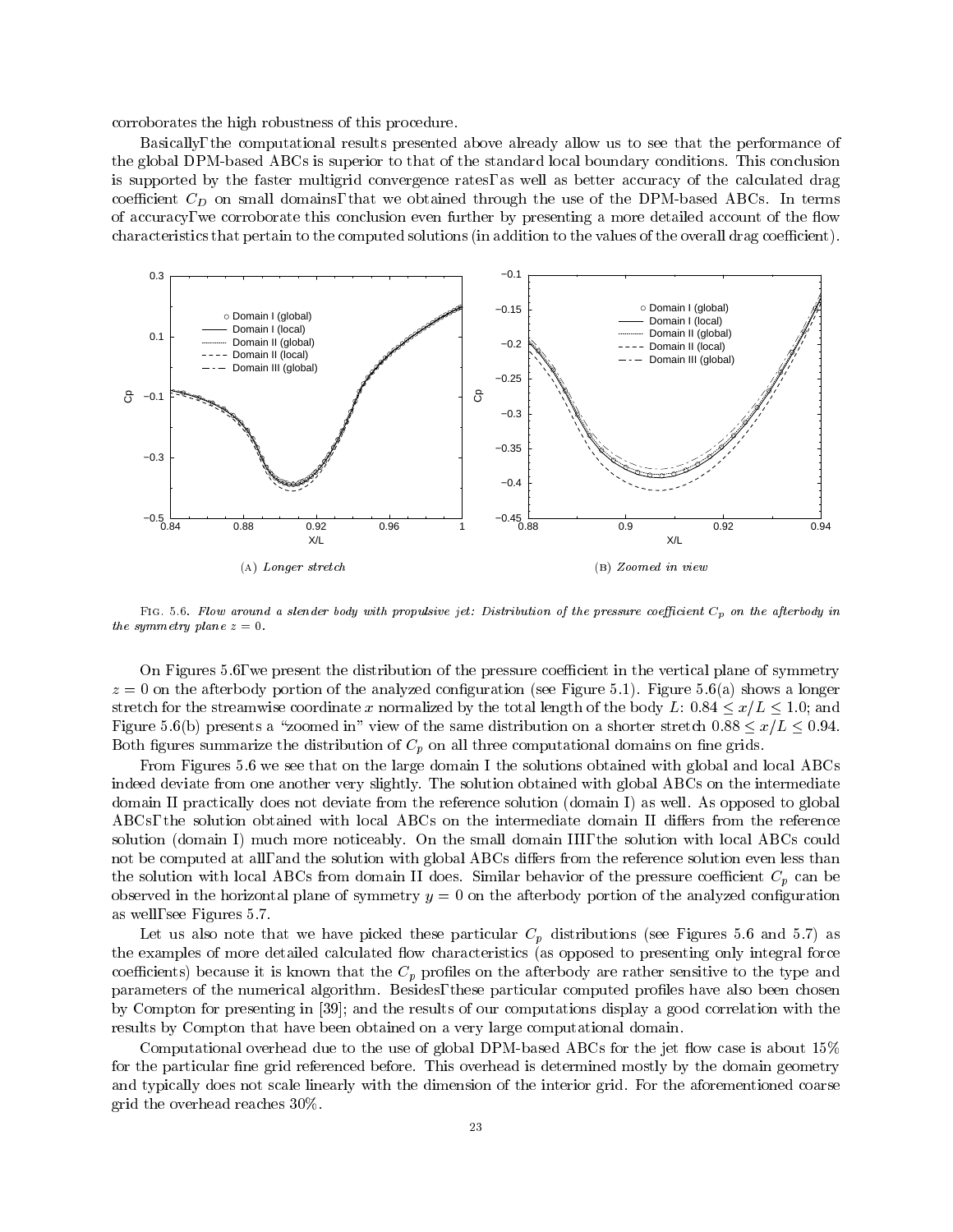

FIG. 5.7. Flow around a slender body with propulsive jet: Distribution of the pressure coefficient  $C_p$  on the afterbody in the symmetry plane  $y = 0$ .

6. Conclusions. We have summarized the results of implementation of the global DPM-based ABCs for calculating steady-state external viscous flows in two and three space dimensions, including a threedimensional flow with jet exhaust.

The new ABCs are capable of greatly reducing the size of the computational domain (compared to the standard local boundary conditions) while still maintaining high accuracy of the numerical solution. This size reduction amounts to either the possibility of refining the grid in the near field, which potentially leads to increasing the accuracy, or use of the grids with smaller dimensions while keeping the accuracy at the same level. Moreover, the DPM-based ABCs may noticeably speed up the convergence of multigrid iterations and generally improve the robustness of the entire numerical procedure. Finally, the new boundary conditions appear geometrically universal and easy to incorporate in the structure of the existing flow solvers. The properties of the new ABCs have been corroborated experimentally by computing subsonic and transonic flows past the NACA0012 and RAE2822 airfoils using the NASA-developed code FLOMG, as well as flows past the ONERA M6 wing and a slender 3D body with jet exhaust using another NASA-developed code TLNS3D. Note, the code TLNS3D is widely used for production flow computations in both research institutions and industry.

#### REFERENCES

- [1] S. V. Tsynkov, Numerical Solution of Problems on Unbounded Domains. A Review, Appl. Numer. Math., 27 (1998) pp. 465-532.
- $\lceil 2 \rceil$ [2] S. V. Tsynkov, External Boundary Conditions for Three-Dimensional Problems of Computational Aerodynamics, SIAM J. Sci. Comp., 21 (1999) pp. 166-206.
- $[3]$ J. D. COLE AND L. P. COOK, Transonic Aerodynamics, Elsevier, Amsterdam, 1986.
- [4] R. C. Swanson and E. Turkel, A Multistage Time-Stepping Scheme for the Navier-Stokes Equations, AIAA Paper No. 85-0035, AIAA 23rd Aerospace Sciences Meeting, Reno, Nevada, 1985.
- [5] R. C. SWANSON AND E. TURKEL, Artificial Dissipation and Central Difference Schemes for the Euler and Navier-Stokes Equations, AIAA paper No. 87-1107-CP, AIAA 8th Computational Fluid Dynamics Conference, Honolulu, Hawaii, 1987.
- [6] R. C. SWANSON AND E. TURKEL, Multistage Schemes with Multigrid for the Euler and Navier-Stokes Equations. Volume I: Components and Analysis, NASA Technical Paper No. 3631, Langley Research Center, August 1997.
- [7] V. N. Vatsa and B. Wedan, Development of a Multigrid Code for 3-D Navier-Stoke Equations and Its Application to a  $Grid\text{-}Refinement Study, Computers and Fluids, 18 (1990) pp. 391-403.$
- [8] V. N. VATSA, M. D. SANETRIK, AND E. B. PARLETTE, Development of a Flexible and Efficient Multigrid-Based Multiblock Flow Solver, AIAA Paper No. 93-0677, 31st AIAA Aerospace Sciences Meeting and Exhibit, Reno, NV, January 1993.
- [9] E. TURKEL, V. N. VATSA, AND R. RADESPIEL, Preconditioning Methods for Low-Speed Flows, AIAA Paper No. 96-2460-CP, 14th AIAA Applied Aerodynamics Conference, New Orleans, LA, June 1996.